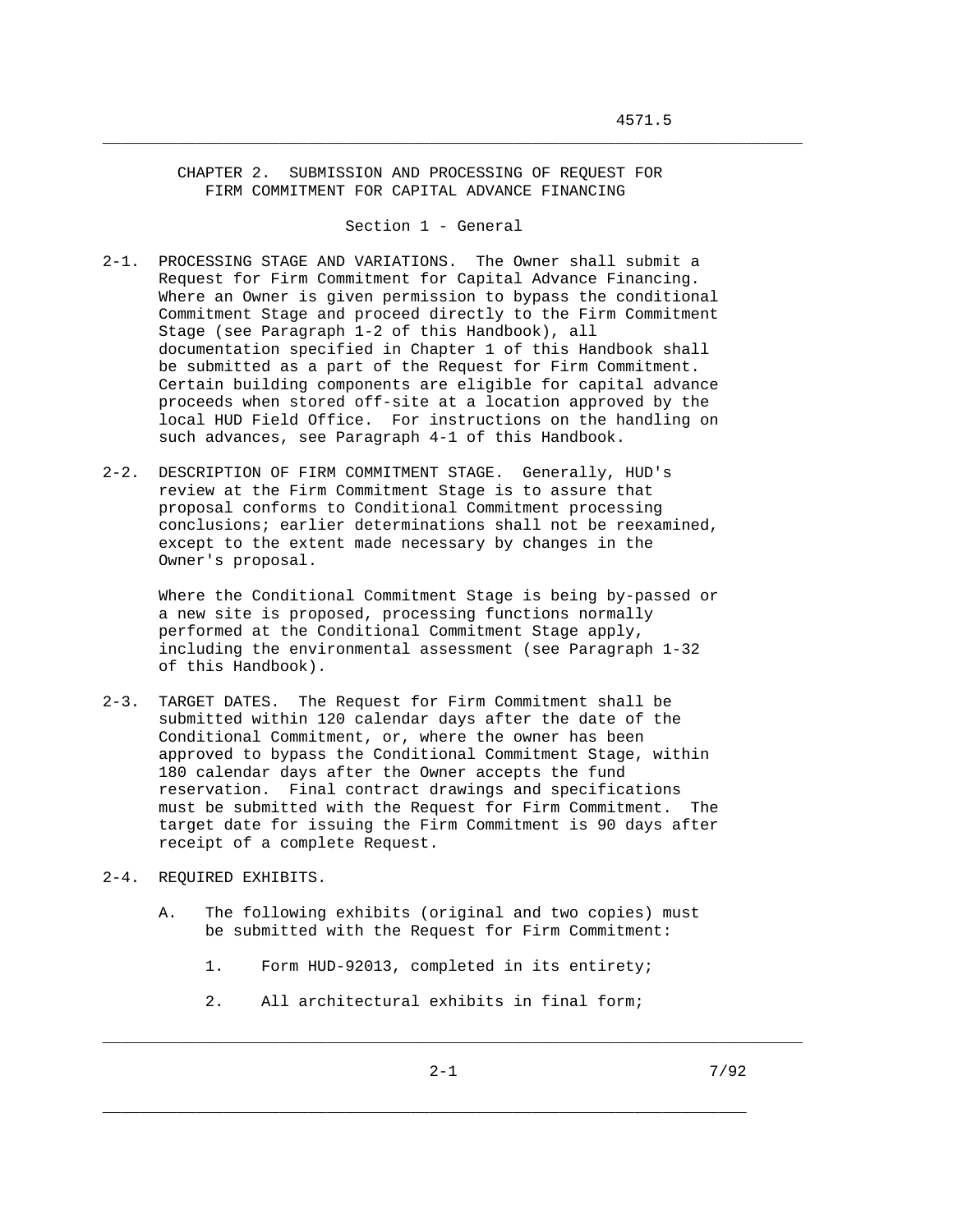3. Form HUD-2328 - "Contractor's and/or Mortgagor's (owner's) Cost Breakdown;

\_\_\_\_\_\_\_\_\_\_\_\_\_\_\_\_\_\_\_\_\_\_\_\_\_\_\_\_\_\_\_\_\_\_\_\_\_\_\_\_\_\_\_\_\_\_\_\_\_\_\_\_\_\_\_\_\_\_\_\_\_\_\_\_\_\_\_\_\_\_\_\_\_\_\_

- 4. Form HUD-92457 Survey Instructions and Certificate and Survey; and
- 5. Any other exhibits and documentation which may have been required by the Conditional Commitment.
- B. Where the Owner proceeds directly to the Firm Commitment Stage, in addition to the exhibits listed in Subparagraph A above, it shall submit those exhibits listed in Paragraph 1-6 of this Handbook.
- 2-5. RECEIPT OF REQUESTS FOR FIRM COMMITMENT FOR CAPITAL ADVANCE FINANCING. Request for Firm Commitment processing shall be forwarded to the PC&R staff immediately upon receipt in the Field Office. The PC&R staff shall date-stamp and log in each Request and distribute it to the technical and program offices for screening for completeness.
- 2-6. SCREENING FOR COMPLETENESS.
	- A. Each technical and program office shall review the Request to determine whether all request exhibits pertinent to its review have been submitted and are completed properly.
	- B. Comments shall be returned to the PC&R staff within one working day after receipt of the Request for review. The PC&R staff shall be responsible for assuring that the review comments are received in a timely fashion.
	- C. The PC&R staff shall compile the comments referenced above for each Request and forward them to the MHR.
- 2-7. ELIGIBILITY FOR TECHNICAL PROCESSING.
	- A. If Request is complete based on the MHR's review of the technical and program staffs comments, PC&R will be advised to notify the technical and program staffs to begin processing.
		- Note: Processing functions are described in Section 2 of this Chapter.
	- B. If a Request is incomplete, the MHR shall prepare a letter for the signature of the Housing Director, requesting the Owner to correct the listed deficiencies by a specific date (generally not more than 15 days from the date of the letter). The letter also shall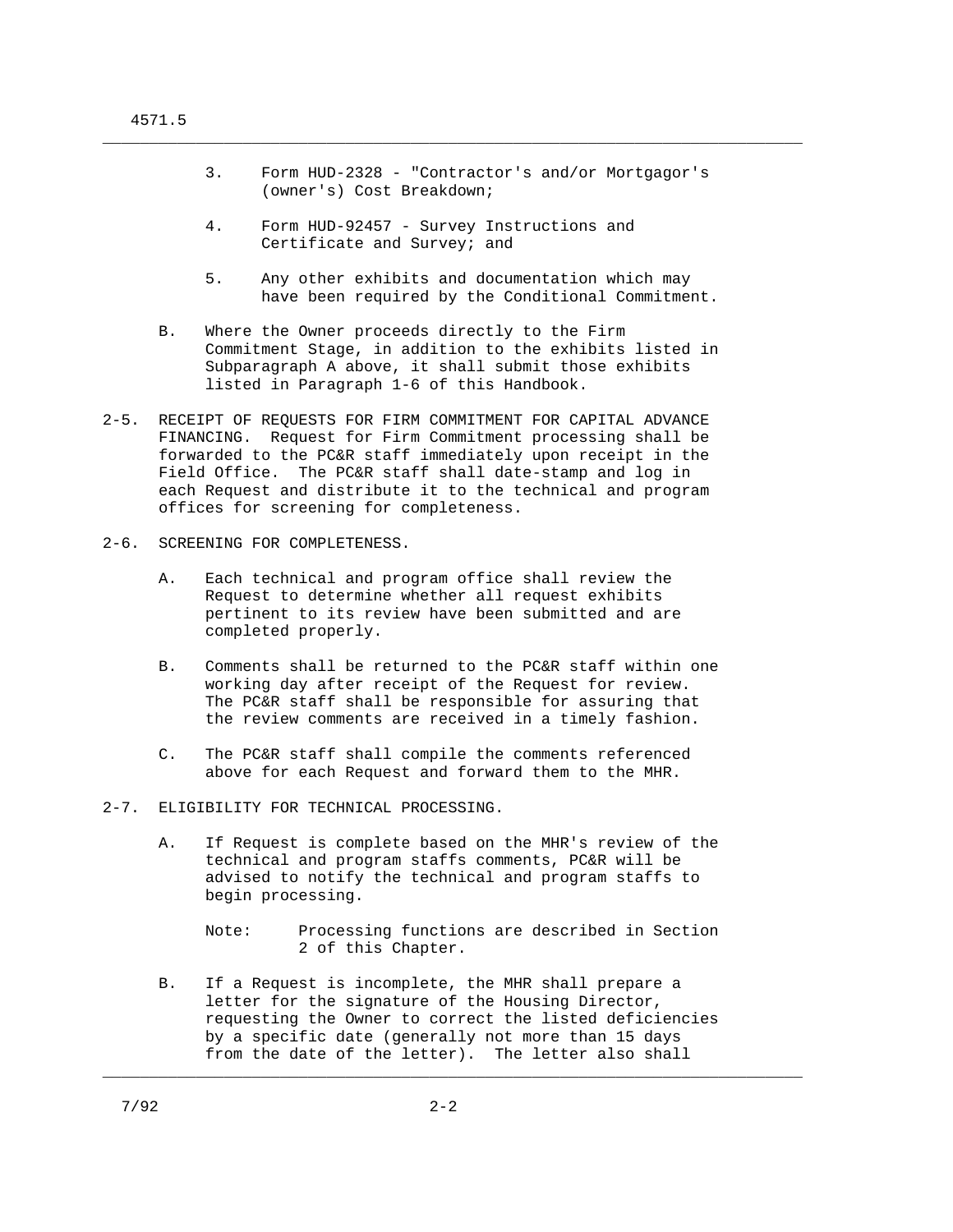state that if the additional information is not received by the specified date, the Request will be returned.

\_\_\_\_\_\_\_\_\_\_\_\_\_\_\_\_\_\_\_\_\_\_\_\_\_\_\_\_\_\_\_\_\_\_\_\_\_\_\_\_\_\_\_\_\_\_\_\_\_\_\_\_\_\_\_\_\_\_\_\_\_\_\_\_\_\_\_\_\_\_\_\_\_\_\_

\_\_\_\_\_\_\_\_\_\_\_\_\_\_\_\_\_\_\_\_\_\_\_\_\_\_\_\_\_\_\_\_\_\_\_\_\_\_\_\_\_\_\_\_\_\_\_\_\_\_\_\_\_\_\_\_\_\_\_\_\_\_\_\_\_\_\_\_\_

- C. Information submitted in response to the above letter shall be logged in by PC&R and forwarded to the MHR to review for acceptability. If the Request is then complete, the procedures outlined in Subparagraph A above, shall be followed. If the Request is still incomplete, the MHR shall prepare a letter to the Owner returning the Request, outlining the deficiencies, and requesting the owner to resubmit the application in a complete form.
- 2-8. COORDINATION OF TECHNICAL AND PROGRAM REVIEWS.
	- A. The PC&R staff is responsible for tracking the Request's progress through technical and program processing, and shall advise the MHR when target dates are not being met.
	- B. The MHR shall:
		- 1. monitor the overall progress of Request through processing,
		- 2. identify problem areas and
		- 3. assist the technical and program staffs in securing any additional documentation or information needed to resolve problems and expedite processing.
	- C. The Wage Requirement Clerk, in consultation with the MHR, shall follow progress in order to determine the anticipated date for the start of construction. Where no general wage determination for the project has been published in the Federal Register, the Clerk will initiate the request to the Department of Labor for issuance of the schedule of Davis-Bacon Act wages for the project at the appropriate time in order to have a current wage rate determination in effect when construction begins.

\_\_\_\_\_\_\_\_\_\_\_\_\_\_\_\_\_\_\_\_\_\_\_\_\_\_\_\_\_\_\_\_\_\_\_\_\_\_\_\_\_\_\_\_\_\_\_\_\_\_\_\_\_\_\_\_\_\_\_\_\_\_\_\_\_\_\_\_\_\_\_\_\_\_\_

\_\_\_\_\_\_\_\_\_\_\_\_\_\_\_\_\_\_\_\_\_\_\_\_\_\_\_\_\_\_\_\_\_\_\_\_\_\_\_\_\_\_\_\_\_\_\_\_\_\_\_\_\_\_\_\_\_\_\_\_\_\_\_\_\_\_\_\_\_\_\_\_\_\_\_

\_\_\_\_\_\_\_\_\_\_\_\_\_\_\_\_\_\_\_\_\_\_\_\_\_\_\_\_\_\_\_\_\_\_\_\_\_\_\_\_\_\_\_\_\_\_\_\_\_\_\_\_\_\_\_\_\_\_\_\_\_\_\_\_\_\_\_\_\_

4571.5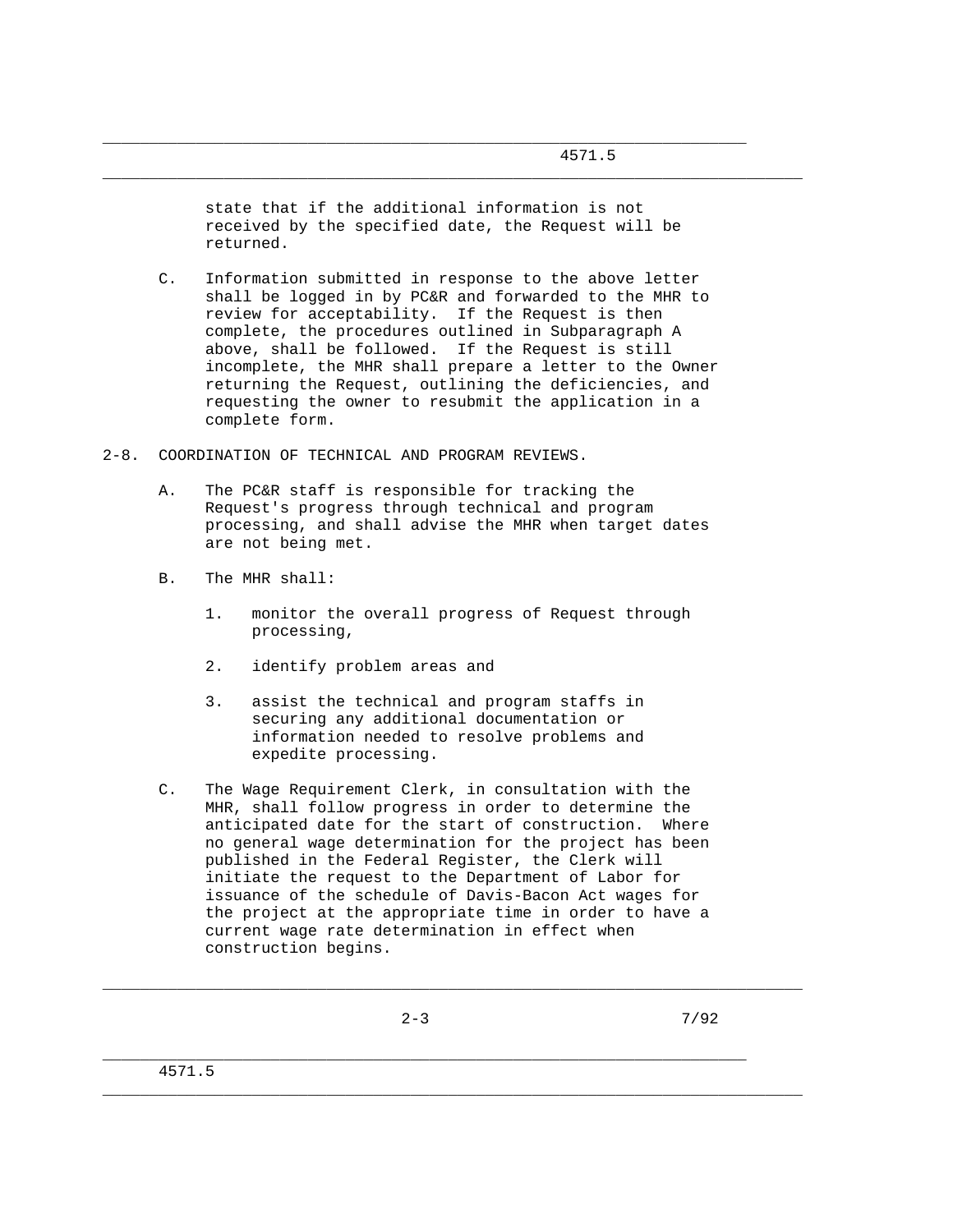# Section 2 - Technical Reviews

### 2-9. ARCHITECTURAL AND ENGINEERING ANALYSIS.

- A. General. Firm Commitment processing instructions in HUD Handbook 4460.1 R, Architectural Analysis and Inspection for Project Mortgage Insurance, shall apply, except as modified herein. The reviewer shall assure that the project meets the conditions established in the Conditional Commitment Stage. No substantial deviations from the previously approved design shall be permitted at this stage. Amenities not approved in the initial application may not be added at this stage.
- B. Review and Approval of Drawings. Final working drawings and outline specifications shall be reviewed and approved by HUD. No architects', engineers', or designers' certifications are permitted in lieu of HUD review.

### 2-10. COST ANALYSIS.

- A. General. Processing primarily involves the confirmation of cost conclusions developed in the Conditional Commitment Stage, if a Conditional Commitment was issued.
	- 1. Where the Owner's Request indicates any change from the previous processing, the cost Analyst shall reevaluate his/her previous conclusions in the context of the revised Request.
	- 2. If the Conditional Commitment stage was bypassed, all procedures and steps required for conditional commitment processing shall be combined with firm commitment processing.
	- 3. Processing shall be accomplished in accordance with the instructions set forth in Handbook 4450.1, except as modified herein.
- B. Rehabilitation Projects. Upon receipt of the Owner's application, including the detailed work write-up indicating specific items of work to be accomplished and the estimated cost of each item shown by identified units of measurement, e.g., square feet, linear feet, fixture, door, window, etc., Form HUD 2554, Supplementary Conditions of the Contract for Construction, and AIA-201, General Conditions to the Construction Contract, for each contract specification,

 $7/92$  2-4

\_\_\_\_\_\_\_\_\_\_\_\_\_\_\_\_\_\_\_\_\_\_\_\_\_\_\_\_\_\_\_\_\_\_\_\_\_\_\_\_\_\_\_\_\_\_\_\_\_\_\_\_\_\_\_\_\_\_\_\_\_\_\_\_\_\_\_\_\_

\_\_\_\_\_\_\_\_\_\_\_\_\_\_\_\_\_\_\_\_\_\_\_\_\_\_\_\_\_\_\_\_\_\_\_\_\_\_\_\_\_\_\_\_\_\_\_\_\_\_\_\_\_\_\_\_\_\_\_\_\_\_\_\_\_\_\_\_\_\_\_\_\_\_\_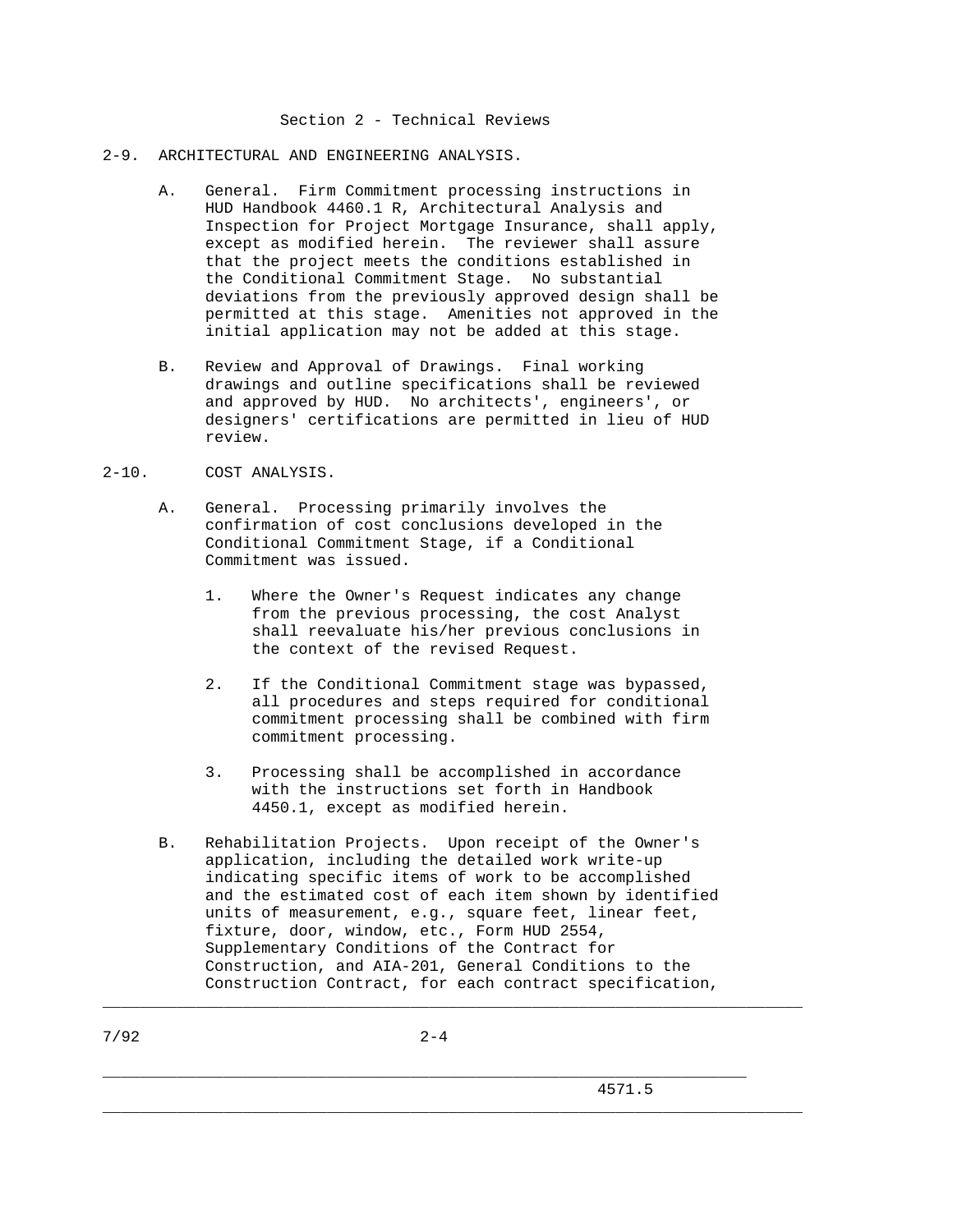shall be reviewed to assure that all agreements and conclusions reached during Conditional Commitment Stage processing have been taken into account.

- 1. Any errors, omissions, ambiguities, or other nonconformities must be corrected.
- 2. If the Request is consistent with previous determinations, processing will follow outstanding instructions.

#### 2-11. VALUATION ANALYSIS.

- A. General. Valuation processing at this stage will be in accordance with HUD Handbooks 4465.1 and 4480.1, except as modified herein. All processing not completed in previous stages is completed.
- B. Re-analysis of Changes Necessitated by Owner's Actions. If there are design or other changes which may affect estimated operating expenses, the operating expenses must be re-analyzed.
- 2-12. MORTGAGE CREDIT ANALYSIS.
	- A. General. Mortgage Credit processing primarily involves updating conclusions reached at the Conditional Commitment Stage and assuring that the Owner has the ability to close the transaction.
		- 1. Any commitments made by the Sponsor or other parties to provide funds to meet the cash requirements or donations of furniture, supplies, equipment, etc., must be secured in writing.
		- 2. If the Conditional Commitment Stage is bypassed, all procedures and steps required for conditional commitment processing shall be combined with firm commitment processing.
		- 3. Processing shall be in accordance with the instructions set forth in Handbook 4470.1, and Handbook 4480.1, except as modified herein.
	- B. Review of Owner's Plan to Obtain Services Funding. If as a condition of approval of the capital advance at the Conditional Commitment Stage, the Owner was required to furnish evidence of its capacity to meet

\_\_\_\_\_\_\_\_\_\_\_\_\_\_\_\_\_\_\_\_\_\_\_\_\_\_\_\_\_\_\_\_\_\_\_\_\_\_\_\_\_\_\_\_\_\_\_\_\_\_\_\_\_\_\_\_\_\_\_\_\_\_\_\_\_\_\_\_\_\_\_\_\_\_\_

\_\_\_\_\_\_\_\_\_\_\_\_\_\_\_\_\_\_\_\_\_\_\_\_\_\_\_\_\_\_\_\_\_\_\_\_\_\_\_\_\_\_\_\_\_\_\_\_\_\_\_\_\_\_\_\_\_\_\_\_\_\_\_\_\_\_\_\_\_\_\_\_\_\_\_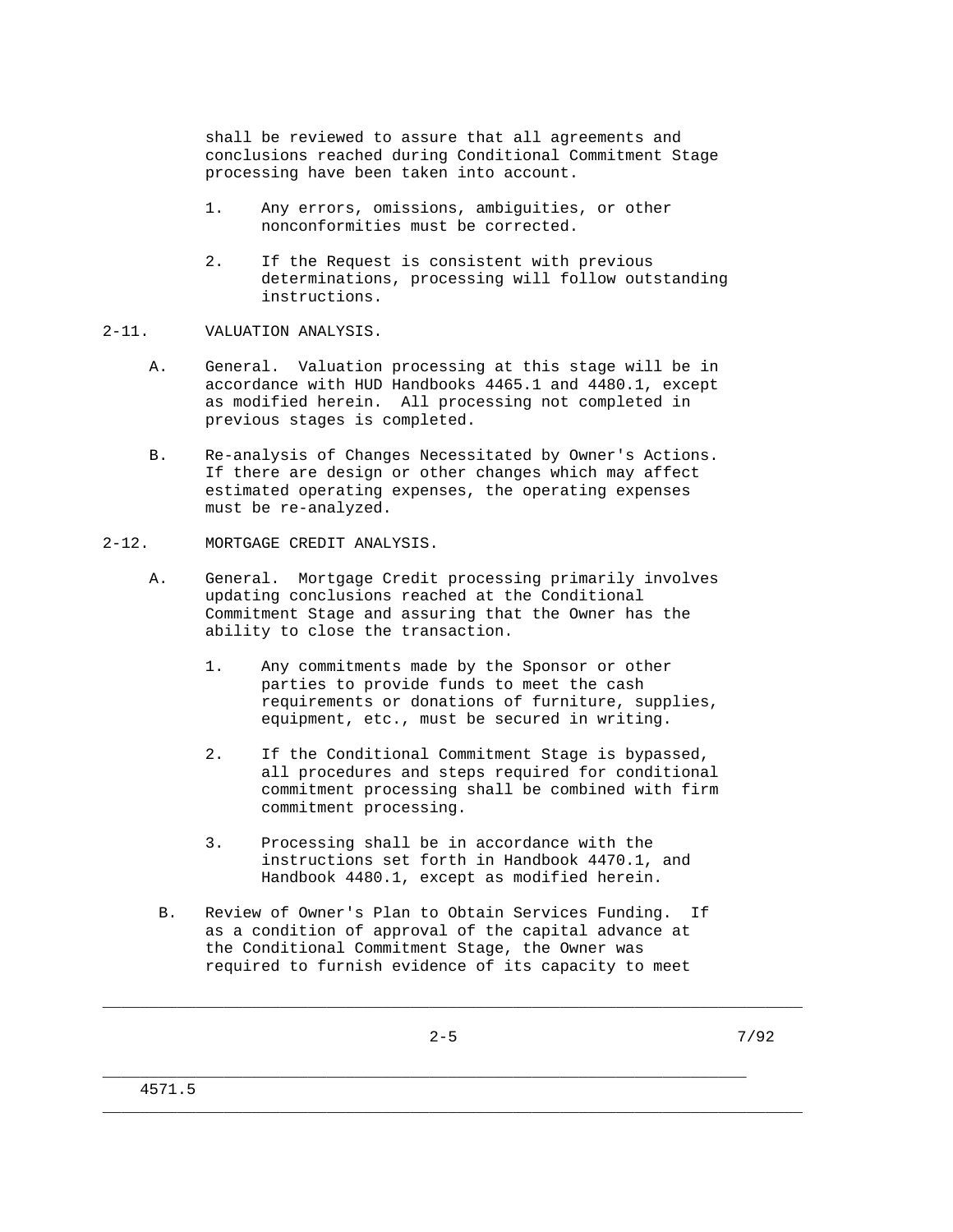the operating costs not directly related to the project, such as operating transportation services, recreational facilities, etc., the MCE must review the documentation submitted. If the MCE determines that the owner does not have an acceptable financial commitment, he/she shall advise the MHR that the project must be rejected. The project need not be rejected, however, if the owner agrees in writing to admit only persons who do not need such services to be able to live in the project. The Owner still would be able to present acceptable evidence of service funding at any time prior to initial occupancy.

2-13. FAIR HOUSING AND EQUAL OPPORTUNITY REVIEW.

 FHEO review involves primarily updating conclusions reached at the Conditional Commitment Stage.

\_\_\_\_\_\_\_\_\_\_\_\_\_\_\_\_\_\_\_\_\_\_\_\_\_\_\_\_\_\_\_\_\_\_\_\_\_\_\_\_\_\_\_\_\_\_\_\_\_\_\_\_\_\_\_\_\_\_\_\_\_\_\_\_\_\_\_\_\_\_\_\_\_\_\_

\_\_\_\_\_\_\_\_\_\_\_\_\_\_\_\_\_\_\_\_\_\_\_\_\_\_\_\_\_\_\_\_\_\_\_\_\_\_\_\_\_\_\_\_\_\_\_\_\_\_\_\_\_\_\_\_\_\_\_\_\_\_\_\_\_\_\_\_\_\_\_\_\_\_\_

 $7/92$  2-6

\_\_\_\_\_\_\_\_\_\_\_\_\_\_\_\_\_\_\_\_\_\_\_\_\_\_\_\_\_\_\_\_\_\_\_\_\_\_\_\_\_\_\_\_\_\_\_\_\_\_\_\_\_\_\_\_\_\_\_\_\_\_\_\_\_\_\_\_\_

4571.5

Section 3 - Preparing and issuing commitment

2-14. HOUSING DEVELOPMENT DIRECTOR'S FUNCTION

- A. Reviews acceptability of underwriting and program conclusions.
- B. Amends or modifies conclusions as necessary, if properly documented.
- C. Signs Form HUD-92264 if in agreement with conclusions reached.
- D. Directs preparation of Form HUD-92438, Underwriting Summary Report.
- E. Forwards Forms HUD-92264, HUD-92438 and any related memoranda to MHR for preparation of Firm commitment (Commitment for Capital Advance Financing).
- 2-15. AMENDMENT OF CAPITAL ADVANCE RESERVATION
	- A. Decreases

 If the Owner qualifies for sharing in cost savings, the fund reservation will not be reduced until the cost savings determination is made after cost certification. If not, the reservation will be reduced to the amount of the approved capital advance.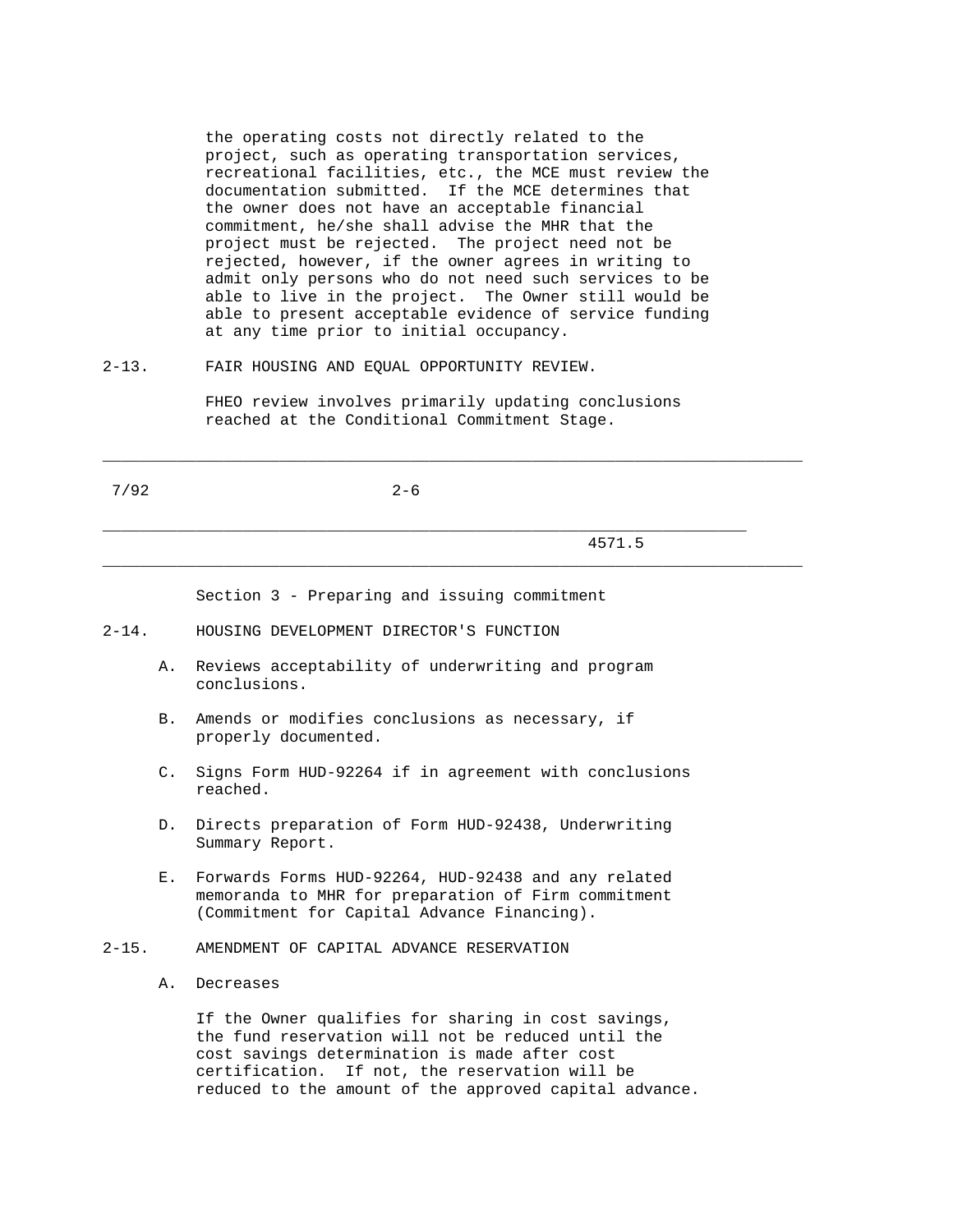#### B. Increases

- 1. Will be requested per Subparagraph 1-70A. of this Handbook.
- 2. If approved:
	- a. Headquarters will issue a Form-185, Regional Fund and Contract Authority Assignment.
	- b. The Regional Office, after verification of funds by RAD and signature by the Regional Administrator or his/her designee, will issue a Form HUD-185.1, Regional Fund and Contract Authority Subassignment, to the Field Office.
	- c. Upon receipt of funds, the MHR must prepare a revised Form HUD-718 per Paragraph 3-61 of Handbook 4571.3.

\_\_\_\_\_\_\_\_\_\_\_\_\_\_\_\_\_\_\_\_\_\_\_\_\_\_\_\_\_\_\_\_\_\_\_\_\_\_\_\_\_\_\_\_\_\_\_\_\_\_\_\_\_\_\_\_\_\_\_\_\_\_\_\_\_\_\_\_\_\_\_\_\_\_\_

|  |                                                               | $2 - 7$ |  | 7/92 |  |
|--|---------------------------------------------------------------|---------|--|------|--|
|  | 4571.5                                                        |         |  |      |  |
|  | 2-16. PREPARATION OF CAPITAL ADVANCE AGREEMENT AND COMMITMENT |         |  |      |  |

 FOR CAPITAL ADVANCE FINANCING, FORM HUD-92432-CA (FIRM COMMITMENT).

> The MHR shall prepare the Capital Advance Agreement and Firm Commitment in accordance with the data included on Forms HUD-92438, 92264 and 92264-A.

2-17. PREPARATION AND APPROVAL OF THE AGREEMENT TO ENTER INTO A PROJECT RENTAL ASSISTANCE CONTRACT-(AGREEMENT), FORMS HUD-90172A-CA (PART 1) AND HUD-90172B-CA (PART 2) AND HUD-90167-CA, CAPITAL ADVANCE AGREEMENT.

> The MHR will prepare the Agreement and forward to Field Office Counsel for review. Upon approval, PC&R shall send an original and two copies of the

Agreement and Capital Advance Agreement (with review by Mortgage Credit)

 to the Owner, with the Firm Commitment for Owner's signature.

 The Project Rental Assistance Contract (PRAC), Forms HUD-90173A-CA (Part 1) and HUD-90173B-CA (Part 2), must be completed and included as an addendum to the Agreement.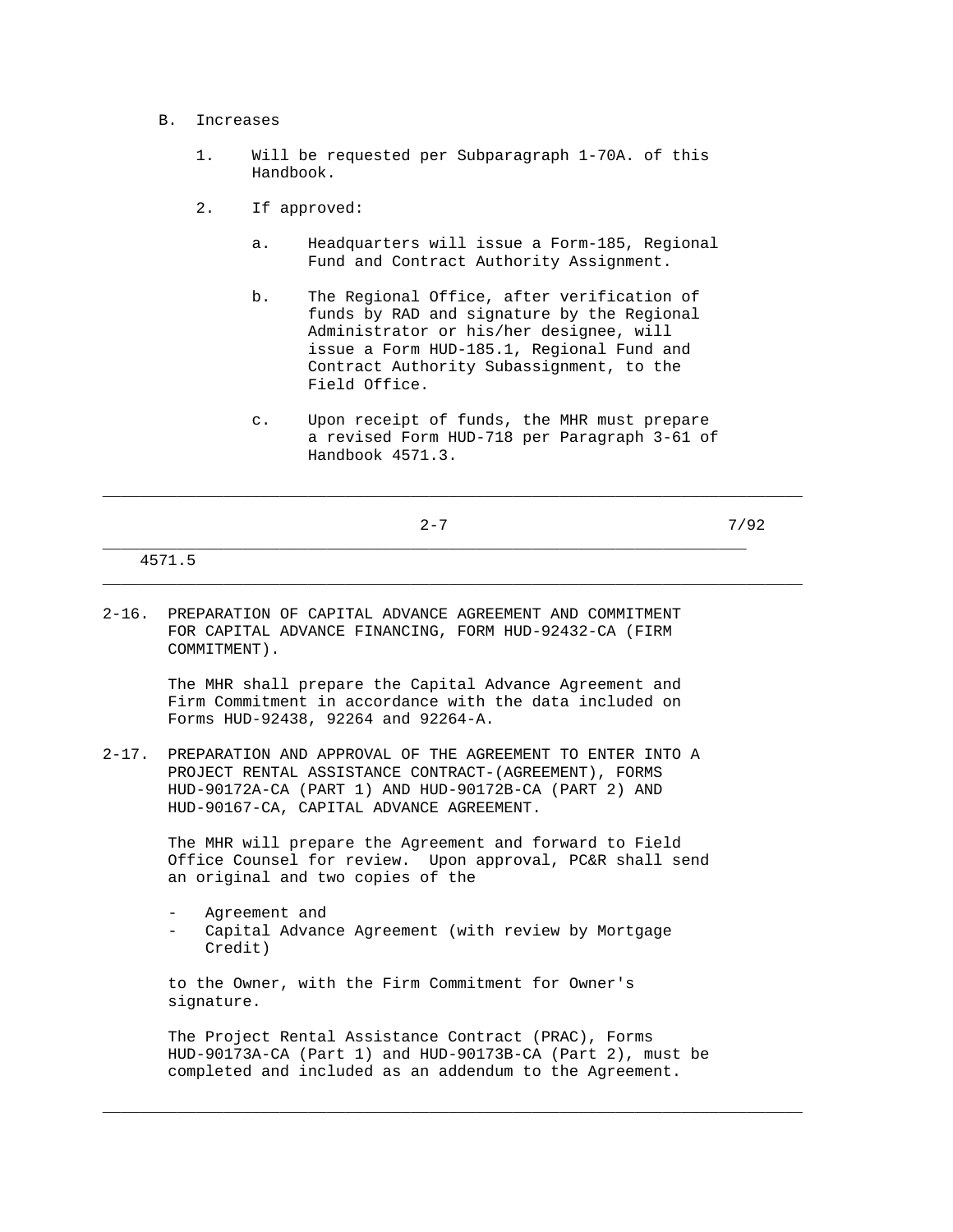\_\_\_\_\_\_\_\_\_\_\_\_\_\_\_\_\_\_\_\_\_\_\_\_\_\_\_\_\_\_\_\_\_\_\_\_\_\_\_\_\_\_\_\_\_\_\_\_\_\_\_\_\_\_\_\_\_\_\_\_\_\_\_\_\_\_\_\_\_\_\_\_\_\_\_

Section 4 - Actions Prior to Initial Closing

- 2-18. GENERAL. This Section covers those actions required to be taken by the Field Office staff and the owner after issuance of the firm commitment and precedent to initial closing and initial disbursement of capital advance proceeds.
- 2-19. EXECUTION OF AGREEMENT TO ENTER INTO PROJECT RENTAL ASSISTANCE PAYMENT CONTRACT (AGREEMENT).

The Owner shall:

execute all copies of the Agreement return them to the Field Office prior to the schedule initial closing.

Upon receipt of the Agreement, the Chief Counsel shall:

review for legal sufficiency and approve it for execution by the Housing Director.

 After the Housing Director executes the Agreement, the PC&R staff shall:

- retain one fully executed copy to be given to the Owner at initial closing,
- retain two copies for its records,
- notify the HM Division of execution.
- 2-20. NOTIFICATION OF PROPERTY INSURANCE REQUIREMENTS. The Manager shall notify the Owner of the property insurance requirements by providing a copy of Form HUD-90164-CA, Property Insurance Requirements. Attach thereto the Form HUD-92329, Property Insurance Schedule, which the Cost Analyst has completed. The Owner should be notified that evidence in the form of certified duplicate copies must be furnished at the time of the initial closing.
- 2-21. EXECUTION OF CAPITAL ADVANCE AGREEMENT.
	- A. Upon receipt of the Capital Advance Agreement, Form HUD-90167-CA, from HUD, the Owner shall review and execute all copies and return them to the Field Office prior to the scheduled initial closing.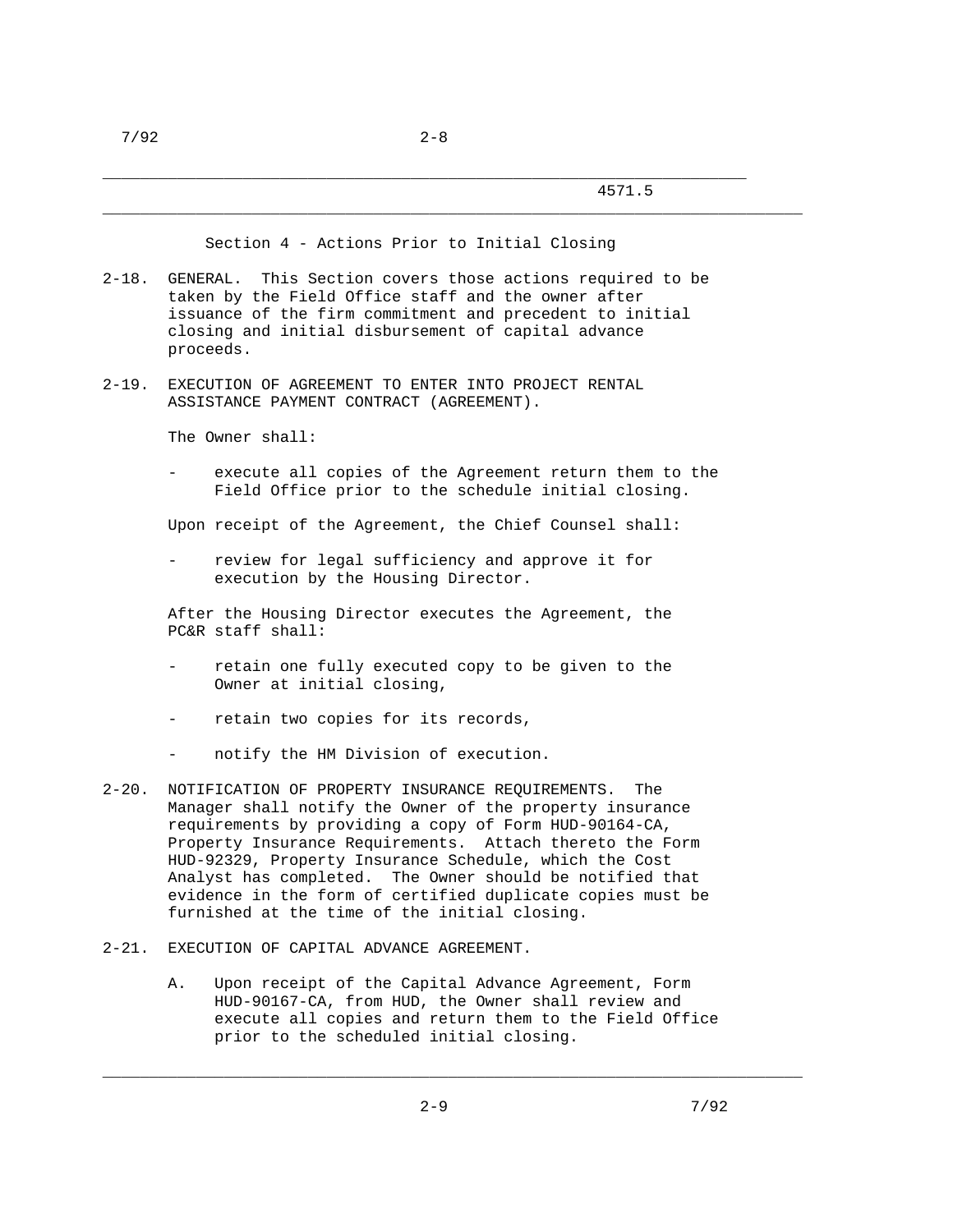B. The Area Counsel shall review the executed copies and, if in order, transmit to the Manager for execution.

\_\_\_\_\_\_\_\_\_\_\_\_\_\_\_\_\_\_\_\_\_\_\_\_\_\_\_\_\_\_\_\_\_\_\_\_\_\_\_\_\_\_\_\_\_\_\_\_\_\_\_\_\_\_\_\_\_\_\_\_\_\_\_\_\_\_\_\_\_\_\_\_\_\_\_

 C. After full execution, the Capital Advance Agreement shall be distributed as follows:

\_\_\_\_\_\_\_\_\_\_\_\_\_\_\_\_\_\_\_\_\_\_\_\_\_\_\_\_\_\_\_\_\_\_\_\_\_\_\_\_\_\_\_\_\_\_\_\_\_\_\_\_\_\_\_\_\_\_\_\_\_\_\_\_\_\_\_\_\_

- 1. Original copy, Regional Accounting Division
	- NOTE: This copy must be furnished prior to processing the first requisition.
- 2. Fully Executed copy, Field Office Docket
- 3. Fully Executed copy, Owner
- 4. Conformed copy, office of Elderly and Assisted Housing, HMEED
- 5. Conformed copy, Area Counsel Docket
- 6. Conformed copy, Mortgage Credit Staff
- 2-22. PREPARING FOR INITIAL DISBURSEMENT OF CAPITAL ADVANCE FUNDS.
	- A. The MHR shall provide the owner copies of the Form HUD-92403-CA, Requisition for Disbursement of Capital Advance Funds, and supporting forms, together with copies of SF-1199A, Direct Deposit Sign-up Form, with instructions for completing and submitting to the Field Office.
	- B. The MCE shall prepare Form FHA-2283, Financial Requirements for Closing.
	- C. The Owner shall be advised that the forms and two copies of all draft closing exhibits described in Appendix 9 of this Handbook must be submitted at least 15 working days prior to the scheduled initial closing in order to permit sufficient time for processing the requisition and delivery of the check to the Field office.
	- D. Upon receipt of Form HUD-92403-CA (with supporting documentation), SF-1199A, and the draft copies of the closing exhibits, the MHR shall forward one copy of the draft closing exhibits and all copies of Form HUD-92403-CA and SF-1199A to Mortgage Credit for review and approval. The remaining copies of the draft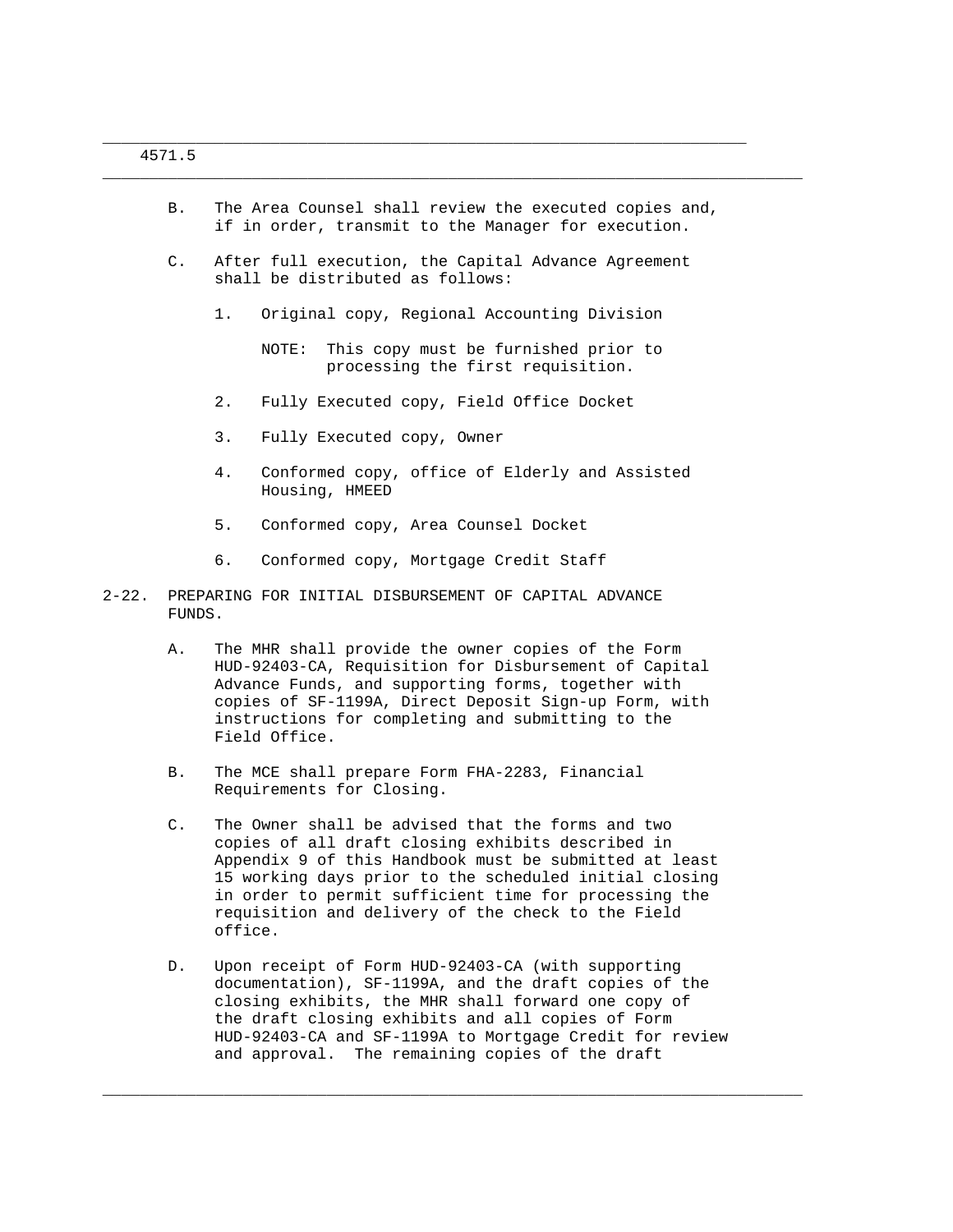closing exhibits shall be sent to the Area Counsel for review.

\_\_\_\_\_\_\_\_\_\_\_\_\_\_\_\_\_\_\_\_\_\_\_\_\_\_\_\_\_\_\_\_\_\_\_\_\_\_\_\_\_\_\_\_\_\_\_\_\_\_\_\_\_\_\_\_\_\_\_\_\_\_\_\_\_\_\_\_\_\_\_\_\_\_\_

- E. Mortgage Credit Review. The MCE shall review:
	- 1. SF-1199A to determine that the depository is acceptable.
	- 2. Form HUD-92403-CA and all accompanying bills and receipts using procedures outlined in Handbook 4470.1 as a guide. No item shall be recommended for payment unless appropriate supporting documentation is received.
	- 3. All requests for disbursement from the project contingency to determine whether they are in accordance with instructions contained in Paragraph 4-2 and, additionally, in the cases involving rehabilitation that:
		- a. The item is not eligible for payment out of the contingency reserve, or
		- b. The contingency reserve has been depleted.
	- 4. The draft closing exhibits.
		- NOTE: Any last minute changes to closing documents must be sent to Mortgage Credit for review.
- F. The approved Form HUD-92403-CA and executed SF-1199A shall be transmitted to the Regional Accounting Division, specifying that the Treasury check be dated as of the date of the initial closing. Sufficient time (approximately 20 working days) should be allowed for the check to be delivered to the Field Office by the scheduled closing date. To facilitate all disbursements, documentation relating to the disbursements should be handcarried, where possible.
- G. In the event it becomes necessary to cancel or reschedule the initial closing, the Field Office should determine whether the time delay is sufficient to warrant canceling the request for check or, if the check has already been received, forwarding it to the RAD for return to the Treasury.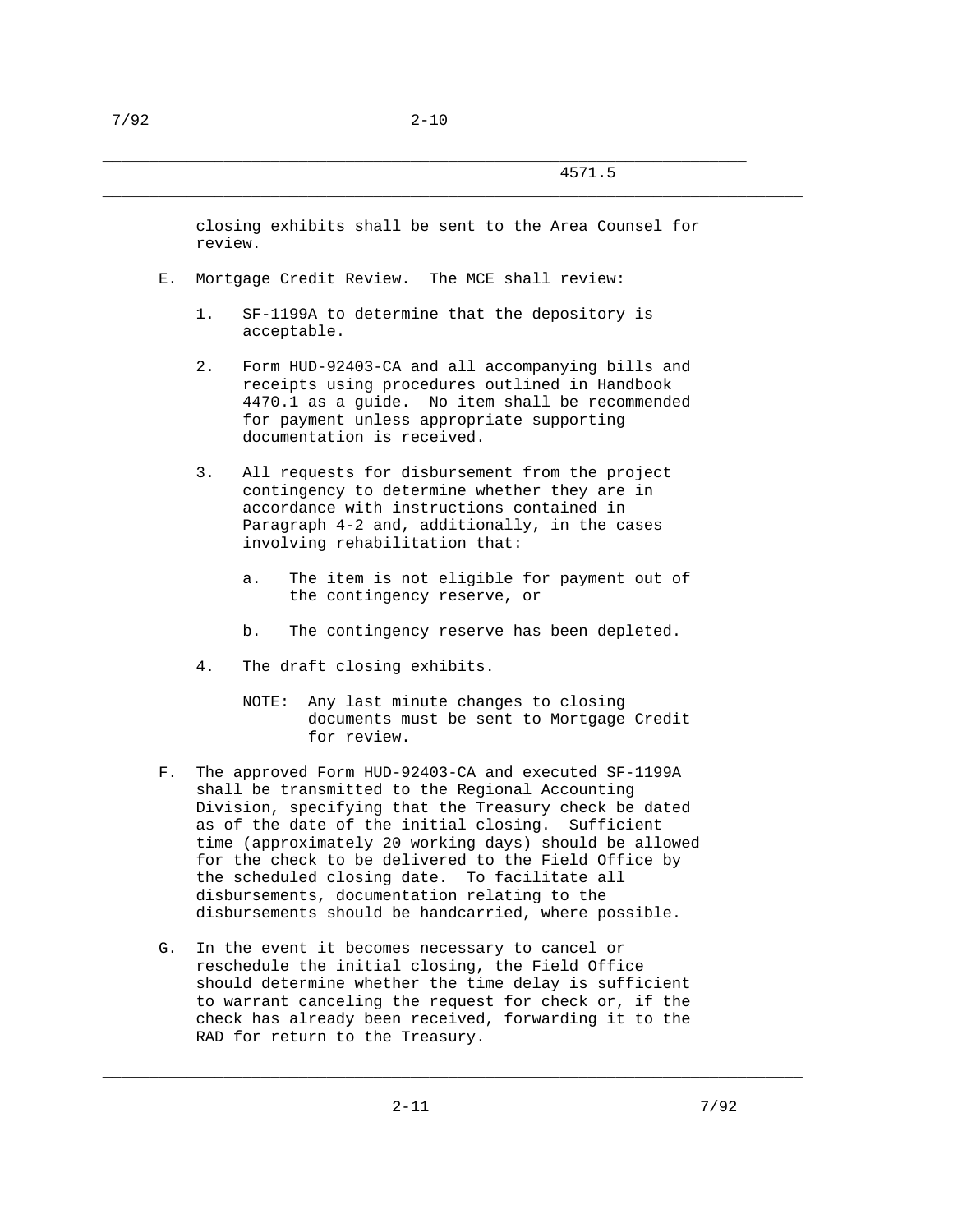Section 5 - Award of Construction Contract and Pre-Construction Conference

\_\_\_\_\_\_\_\_\_\_\_\_\_\_\_\_\_\_\_\_\_\_\_\_\_\_\_\_\_\_\_\_\_\_\_\_\_\_\_\_\_\_\_\_\_\_\_\_\_\_\_\_\_\_\_\_\_\_\_\_\_\_\_\_\_\_\_\_\_

\_\_\_\_\_\_\_\_\_\_\_\_\_\_\_\_\_\_\_\_\_\_\_\_\_\_\_\_\_\_\_\_\_\_\_\_\_\_\_\_\_\_\_\_\_\_\_\_\_\_\_\_\_\_\_\_\_\_\_\_\_\_\_\_\_\_\_\_\_\_\_\_\_\_\_

- 2-23. GENERAL. Even though the Federal Procurement Regulations do not apply, contract award based on competitive bidding is appropriate and encouraged for all projects. If the sealed-bid approach is not used, owners are still encouraged to solicit proposals from several contractors, rather than dealing with only one.
- 2-24. SECTION 3 APPLICABILITY. Regardless of the method used to obtain a contractor, the following language shall be included in the contract documents:

 "The work to be performed under this contract is on a project assisted under a program providing direct Federal financial assistance from the Department of Housing and Urban Development and is subject to the requirements of Section 3 of the Housing and Community Development Act of 1968, as amended, 12 U.S.C. 1701u. Section 3 requires that to the greatest extent feasible, contracts will be awarded to business concerns which are located in, or owned in substantial part by, persons residing in the same metropolitan area (or nonmetropolitan county) as the project. If training and employment opportunities arise, they will be given, to the greatest extent possible, to lower-income persons residing within the unit of local government or metropolitan area (or nonmetropolitan county) in which the project is located."

 The FHEO staff shall review the proposed contractor(s)' section 3 utilization goals and affirmative action plans to determine whether the plans proposed will accomplish the stated goals.

2-25. FORM OF CONSTRUCTION CONTRACT.

 Form HUD-92442A-CA, Construction Contract-Cost Plus, shall be used in all instances where the bidding procedures outlined below are not used. Reimbursement for costs, plus a fixed fee, the total of which shall not exceed a stipulated amount, shall be defined in the completed contract. Form HUD-92442-CA, Construction Contract-Lump Sum, shall be used for competitively bid projects.

\_\_\_\_\_\_\_\_\_\_\_\_\_\_\_\_\_\_\_\_\_\_\_\_\_\_\_\_\_\_\_\_\_\_\_\_\_\_\_\_\_\_\_\_\_\_\_\_\_\_\_\_\_\_\_\_\_\_\_\_\_\_\_\_\_\_\_\_\_\_\_\_\_\_\_

2-26. ARCHITECT'S ADDITIONAL SERVICES FOR COMPETITIVELY BID PROJECTS. The project Architect shall furnish the construction cost estimates for firm commitment application, prepare the Project Manual, advertise for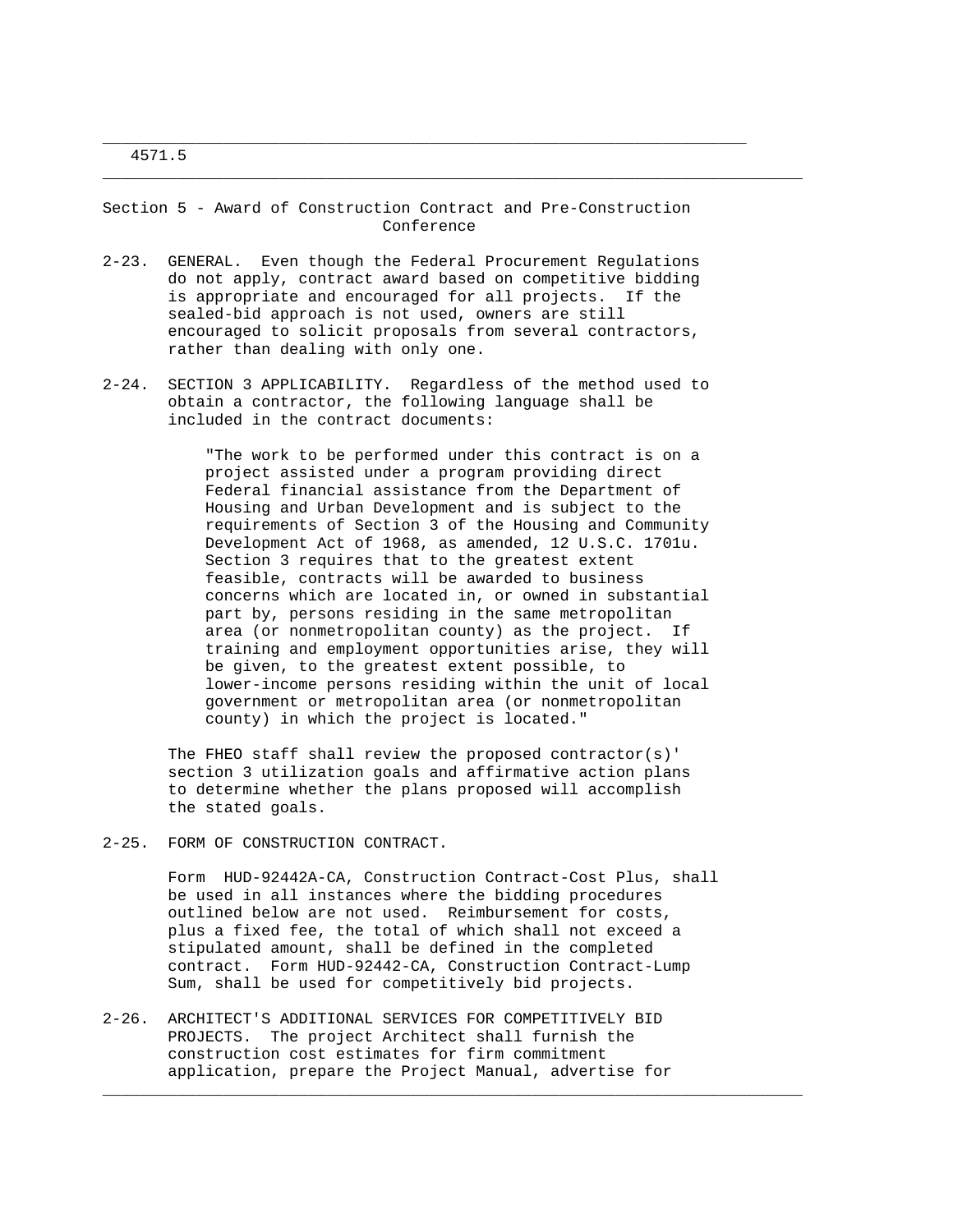\_\_\_\_\_\_\_\_\_\_\_\_\_\_\_\_\_\_\_\_\_\_\_\_\_\_\_\_\_\_\_\_\_\_\_\_\_\_\_\_\_\_\_\_\_\_\_\_\_\_\_\_\_\_\_\_\_\_\_\_\_\_\_\_\_\_\_\_\_\_\_\_\_\_\_

 bids, issue bid documents to prospective bidders and plan reading rooms, receive and publicly read bids, tabulate and evaluate bids, and advise the owner on contract awards.

- A. Ambiguities. The drawings and specifications shall be prepared with a view of leaving no ambiguities and permitting all bidders to bid on an equal footing.
- B. Proprietary Building Systems. The Architect may specify a proprietary building system which incorporates innovative technology. In such event the Architect shall prepare plans and specifications for an alternate system of construction which can be competitively bid. The plans and specifications for the proprietary system and its alternate must be equal in their general and detailed scope, and the bidding documents must be provide that the owner will accept the lowest bid.
- 2-27. ESTIMATE OF CONSTRUCTION COST.
	- A. Detailed Cost Estimate must include all work specified for construction -- identifying the material quantities for each phase of work, cost of materials, and cost of labor separated into the 16 divisions of the Uniform System for Specifications.
		- 1. Cost estimates provided by a commercial service acceptable to the HUD Field Office may be used.
		- 2. Off-site work must be separately identified.
	- B. Form HUD-2328, Contractor's and/or Mortgagor's cost Breakdown, shall be completed by the Architect, using the detailed estimate. If the project has more than one structure type, a Form HUD-2328 shall be completed for each and a summary Form HUD-2328 for all construction work.
	- C. Cost Estimate Projections shall be to the anticipated contract execution date in the project development schedule. Generally the contract execution date should be not later than five months after the application for Firm Commitment has been submitted.

\_\_\_\_\_\_\_\_\_\_\_\_\_\_\_\_\_\_\_\_\_\_\_\_\_\_\_\_\_\_\_\_\_\_\_\_\_\_\_\_\_\_\_\_\_\_\_\_\_\_\_\_\_\_\_\_\_\_\_\_\_\_\_\_\_\_\_\_\_\_\_\_\_\_\_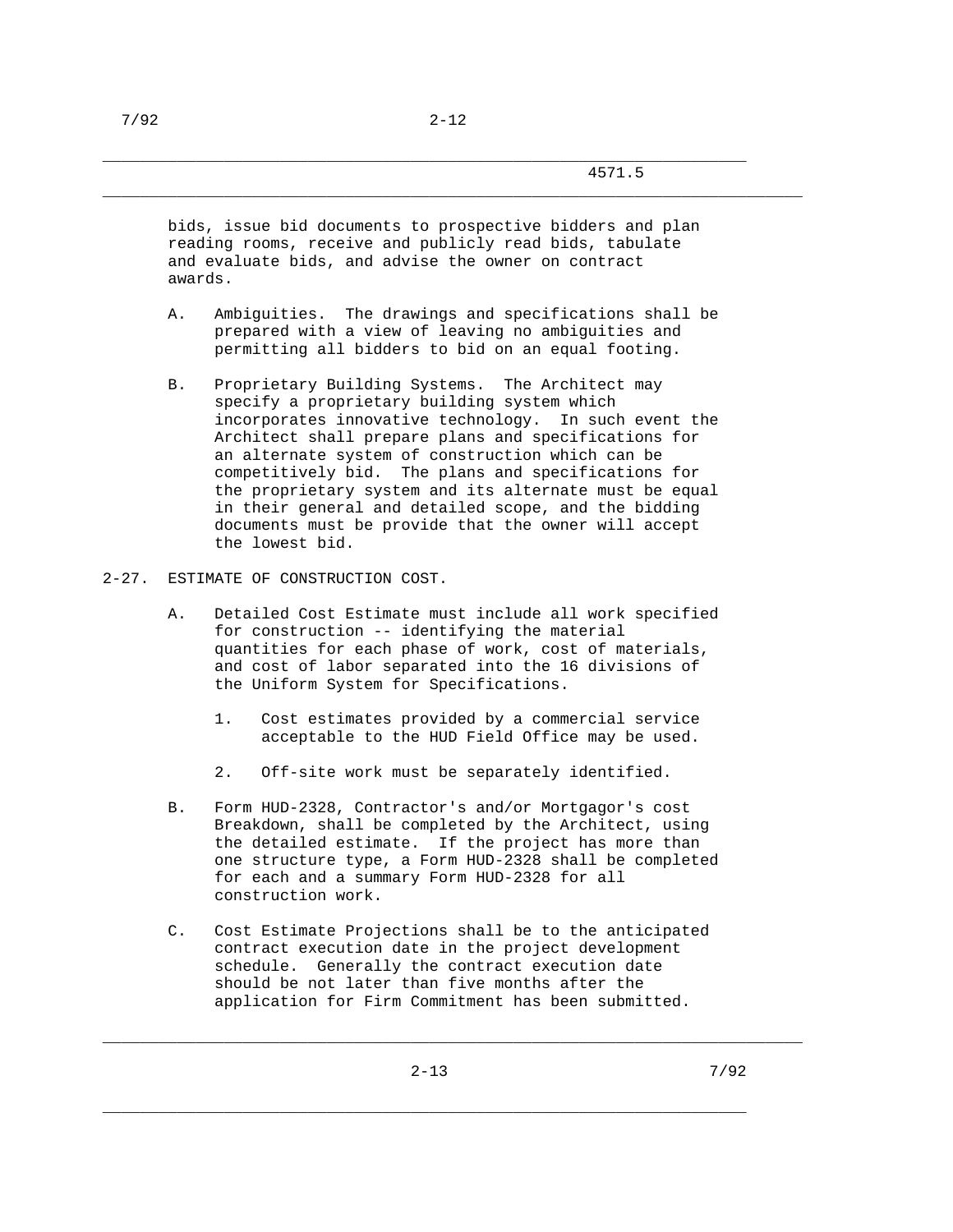- 2-28. PROJECT MANUAL. The project manual is an expansion of the technical specifications. It covers the form of bidding documents and the requirements governing activities which take place before the execution of the construction contract, and the form of construction contract documents (except drawings) which constitute the contract between the owner and contractor. The project manual shall include the following documents:
	- A. Sequence of Documents. Title page; Table of Contents; Invitation for Bids; Instructions to Bidders; Form of Bid Guarantee; Form of Affidavit of Non-Collusion/ Non-Identity of Interest; Form of Previous Participation Certificate; Form of Contract Assurance; other sample Forms; (Contract Documents) Form of Construction Contract; General Conditions; Supplemental Conditions; Special Conditions; Davis-Bacon Wage Decision applicable to the project; and Technical Specifications.

\_\_\_\_\_\_\_\_\_\_\_\_\_\_\_\_\_\_\_\_\_\_\_\_\_\_\_\_\_\_\_\_\_\_\_\_\_\_\_\_\_\_\_\_\_\_\_\_\_\_\_\_\_\_\_\_\_\_\_\_\_\_\_\_\_\_\_\_\_\_\_\_\_\_\_

- B. Addenda are also part of the contract, but are separated from other documents in the project manual because they are issued after the Invitation for Bids.
- 2-29. FORM OF PROJECT MANUAL DOCUMENTS. The project manual shall be prepared using the following forms, specimen forms and criteria. Where specimen forms are modified because of local practice, they shall incorporate the listed mandatory information and be reviewed by Chief Counsel.
	- A. Title Page. The title page shall include the:
		- 1. Project number and name
		- 2. Community or project location
		- 3. Architect's name, business address and phone number
		- 4. Owner's name, business address and phone number
	- B. Table of Contents. The table of contents shall index the bidding of contract documents bound into the project manual, including the technical specifications sections and list of project drawings numbered and dated. Provisions shall be made for indexing addenda in case any are issued during the bidding period.

\_\_\_\_\_\_\_\_\_\_\_\_\_\_\_\_\_\_\_\_\_\_\_\_\_\_\_\_\_\_\_\_\_\_\_\_\_\_\_\_\_\_\_\_\_\_\_\_\_\_\_\_\_\_\_\_\_\_\_\_\_\_\_\_\_\_\_\_\_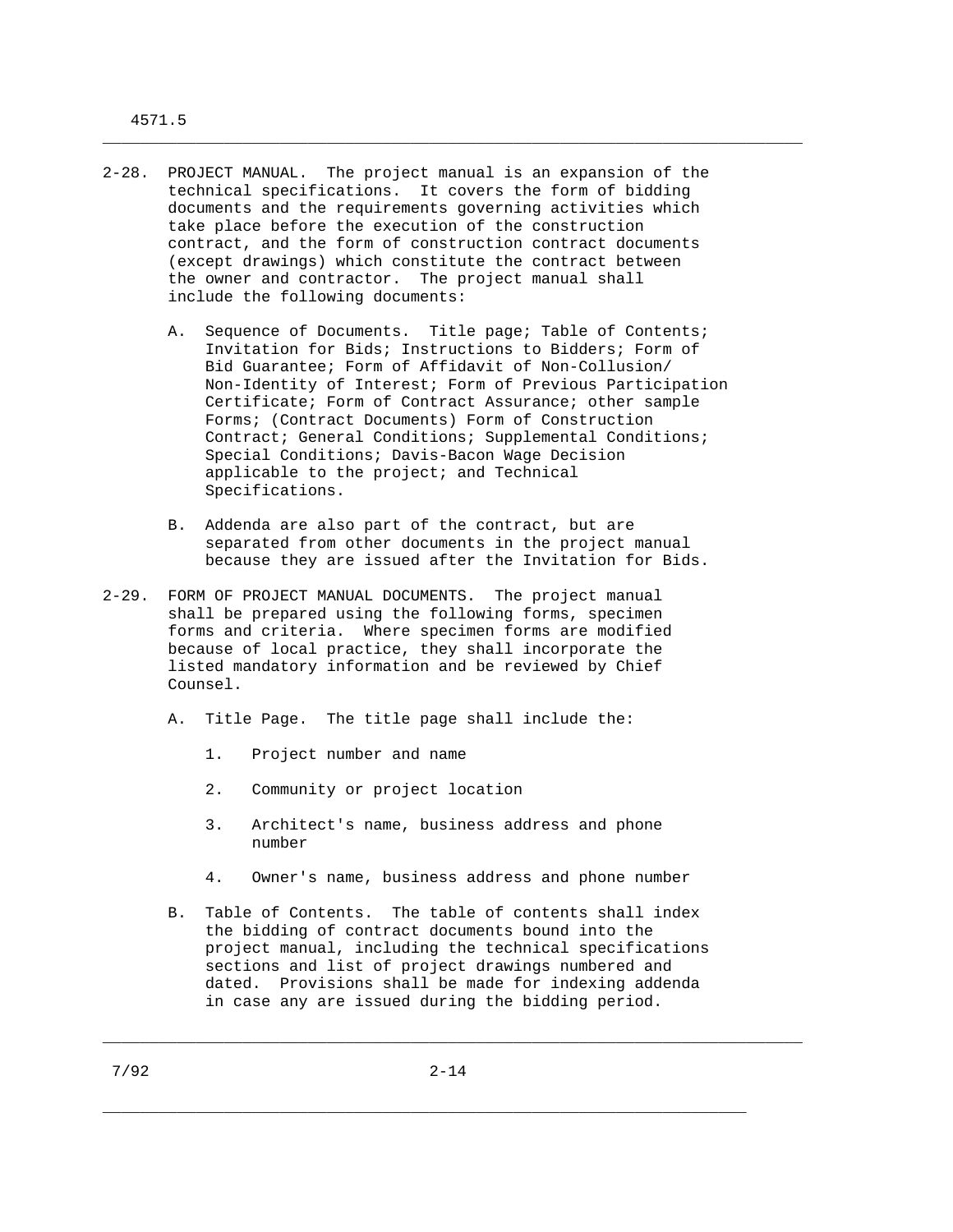C. Invitation for Bids. Appendix 10 provides a specimen form of Invitation for Bids which may be modified to conform with local practices. Any Invitation for Bid shall include all of the following:

\_\_\_\_\_\_\_\_\_\_\_\_\_\_\_\_\_\_\_\_\_\_\_\_\_\_\_\_\_\_\_\_\_\_\_\_\_\_\_\_\_\_\_\_\_\_\_\_\_\_\_\_\_\_\_\_\_\_\_\_\_\_\_\_\_\_\_\_\_\_\_\_\_\_\_

- 1. Name of the Owner.
- 2. Brief construction contract description, which shall always be a "single firm fixed-price contract."
- 3. Brief project description to include:
	- a. Project name
	- b. Project location (i.e., community or city and State)
	- c. Scope (e.g., general construction for 200 dwelling units, including appurtenant structures, landscaping and 200 yards of drainage ditch improvements)
	- d. Type of construction (e.g., rehabilitation of an elevator structure).
- 4. Estimate of Cost. Stated in terms of an approximately value of work. Rounding to a general figure within 10 percent of the estimated cost is acceptable, provided a contract would be awarded if a bids were submitted in the stated amount.
- 5. Place and time for receiving and publicly opening bids.
- 6. Location where bid and contract documents are on file and may be obtained on payment of a specified returnable deposit.
- 7. The requirement for a bid guarantee, in the form of a certified check or bank draft of satisfactory bid bond for 5 percent of the bid, to be submitted with the bid.
- 8. The requirement for assurance of completion which shall be in the form and amount specified in the Regulations.
- 9. Statement that the owner reserves the right to reject any or all bids and waive any informality.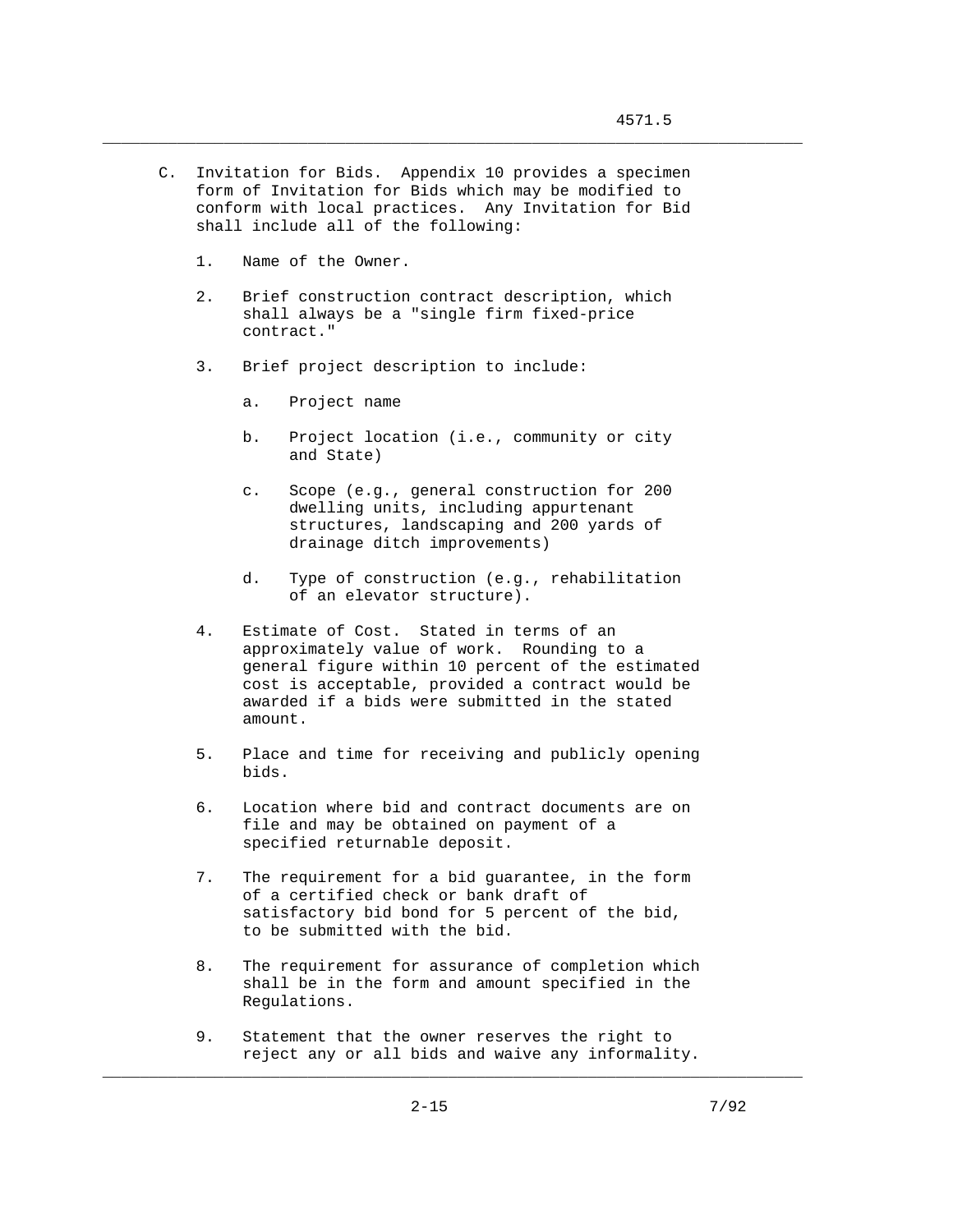D. Instruction to Bidders. AIA Document A701, instruction to Bidders, and Appendix 11, Supplement to AIA Document A701, Instruction to Bidders for Section 202 Projects.

\_\_\_\_\_\_\_\_\_\_\_\_\_\_\_\_\_\_\_\_\_\_\_\_\_\_\_\_\_\_\_\_\_\_\_\_\_\_\_\_\_\_\_\_\_\_\_\_\_\_\_\_\_\_\_\_\_\_\_\_\_\_\_\_\_\_\_\_\_

\_\_\_\_\_\_\_\_\_\_\_\_\_\_\_\_\_\_\_\_\_\_\_\_\_\_\_\_\_\_\_\_\_\_\_\_\_\_\_\_\_\_\_\_\_\_\_\_\_\_\_\_\_\_\_\_\_\_\_\_\_\_\_\_\_\_\_\_\_\_\_\_\_\_\_

- E. Bid Form. Appendix 12, Form of Bid, provides a specimen bid form which may be modified to comply with local practices. Any form of Bid must include:
	- 1. Project name.
	- 2. Bidder's name and address.
	- 3. A statement that the Bidder proposes to furnish all labor, materials, equipment and services required to construct and complete the project, as described in the Invitation for Bids (including the contents of all documents on file), for a specified lump-sum price.
	- 4. Bid Guarantee, i.e., certified check, bank draft or bid bond equal to 5 percent of the bid.
	- 5. A statement of the period after the bid opening during which bid shall not be withdrawn without consent of owner.
	- 6. A statement that Bidder shall, if notified of bid acceptance, execute a contract in the prescribed form and furnish the required assurance of completion at the HUD office (address) at date and time specified in the notification of bid acceptance. The date shall be no earlier than 10 days after notification of acceptance, nor later than the date stated in the Invitation for Bids, except by mutual consent of Bidder and Owner.
	- 7. Bidder acknowledgement of amendments (addenda) to the Invitation Bids.
	- 8. Bidder certification that the bid is in strict accord with all terms of the Invitation for Bids (including the contents of all documents on file) and that the bid is signed by a person authorized to bind the Bidder.
- F. Bid Guarantee.
	- 1. The bid guarantee must be furnished with the bid in an amount equal to 5 percent of the bid and in the form of: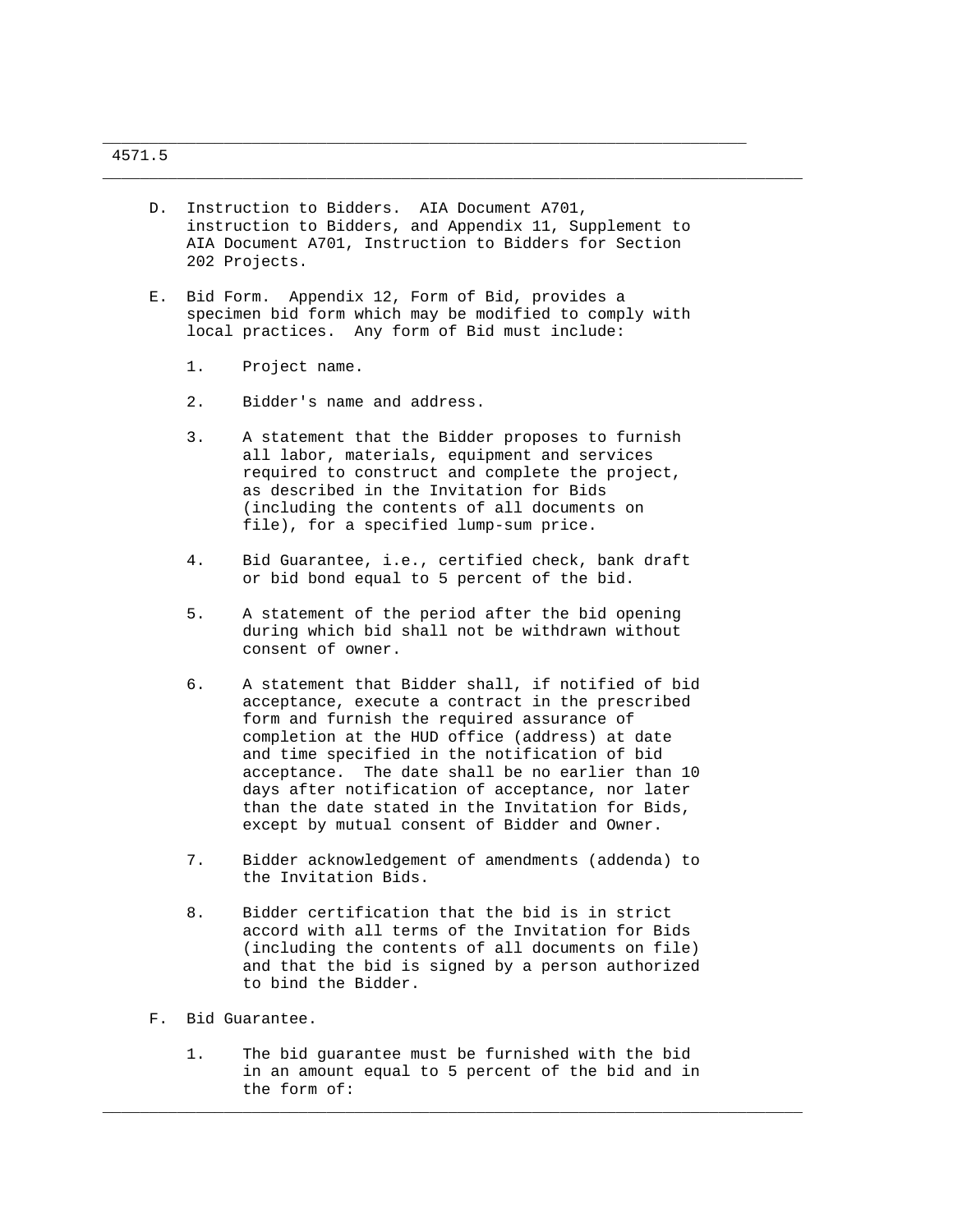a. a certified check or bank draft made payable to the Owner; or

\_\_\_\_\_\_\_\_\_\_\_\_\_\_\_\_\_\_\_\_\_\_\_\_\_\_\_\_\_\_\_\_\_\_\_\_\_\_\_\_\_\_\_\_\_\_\_\_\_\_\_\_\_\_\_\_\_\_\_\_\_\_\_\_\_\_\_\_\_\_\_\_\_\_\_

- b. a satisfactory bid bond underwritten by an acceptable guaranty or surety company listed in the U.S. Treasury Department Circular No. 570.
- 2. Form of Bid Bond shall be AIA Document A310, Bid Bonds.
- 3. Power of Attorney for the person signing for surety in the project area must be attached to the bond.
- 4. Duration of Bid Bond shall be specified as 60 days, unless a shorter bid holding period is contemplated under special circumstances.

 Form for Non-collusive/Non-Identity of Interest Affidavit. Appendix 13 is a sample form for Non-Collusive/Non-Identity of Interest Affidavit.

- H. Previous Participation Certificate, Form HUD 2530.
- I. Contract Assurance Form. Contract assurance may be in the form of:
	- 1. Performance/Payment Bond (Dual Obligee), Form HUD-92452-CA, OR
	- 2. Performance Bond, Form FHA-2452, and Payment Bond, Form HUD-92452A, OR,
	- 3. Cash escrow, using Form HUD-92450-CA, Completion Assurance Agreement.

These forms shall be included in the Project Manual.

- J. Contract Form. Form HUD-92442-CA, Construction Contract-Lump Sum.
- K. General Conditions. AIA Document A201, General Conditions of the Construction Contract.
- L. Supplemental Conditions. Form HUD-2554, Supplementary Conditions of the Contract for Construction.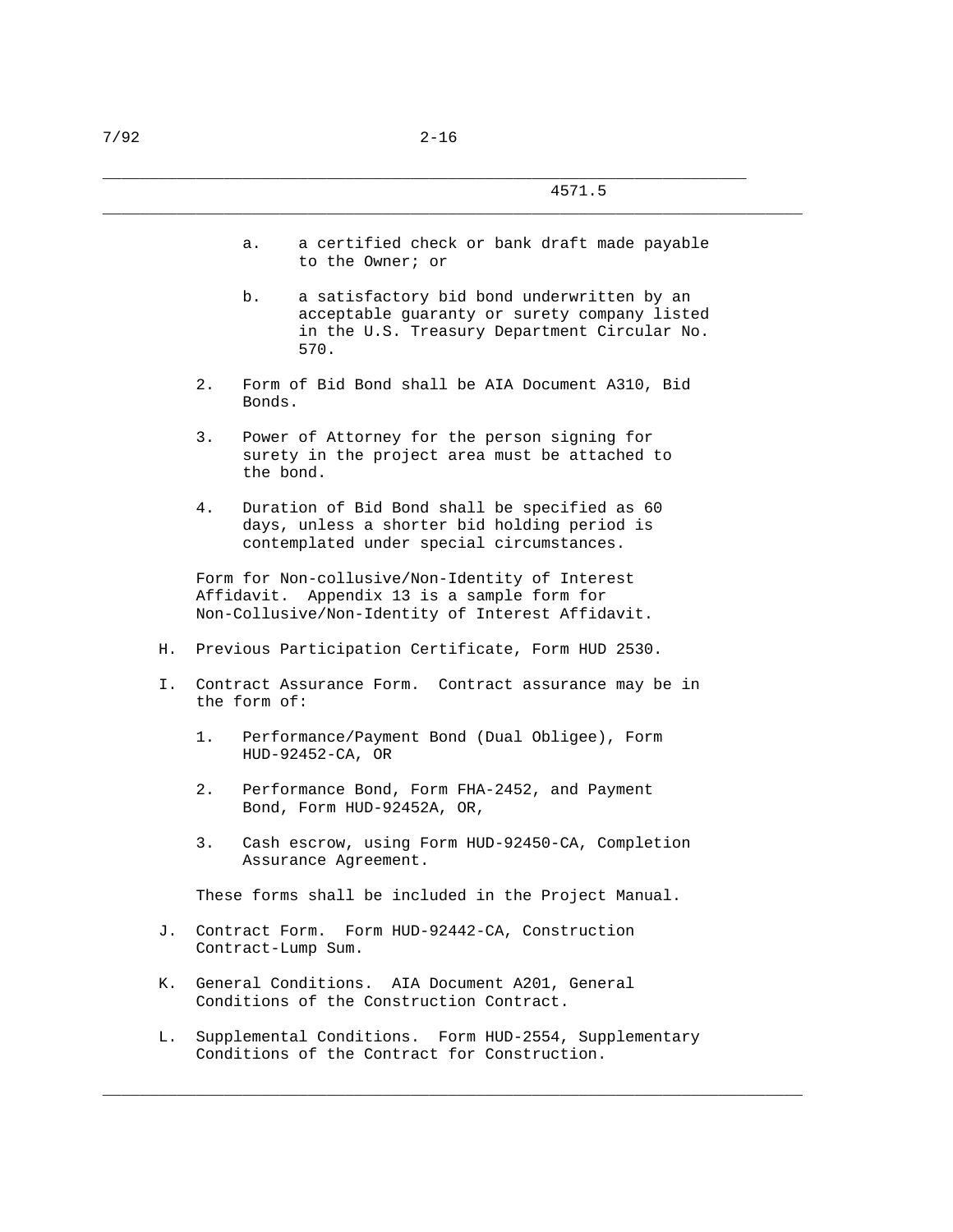\_\_\_\_\_\_\_\_\_\_\_\_\_\_\_\_\_\_\_\_\_\_\_\_\_\_\_\_\_\_\_\_\_\_\_\_\_\_\_\_\_\_\_\_\_\_\_\_\_\_\_\_\_\_\_\_\_\_\_\_\_\_\_\_\_\_\_\_\_\_\_\_\_\_\_

\_\_\_\_\_\_\_\_\_\_\_\_\_\_\_\_\_\_\_\_\_\_\_\_\_\_\_\_\_\_\_\_\_\_\_\_\_\_\_\_\_\_\_\_\_\_\_\_\_\_\_\_\_\_\_\_\_\_\_\_\_\_\_\_\_\_\_\_\_

## 4571.5

M. Special Conditions.

- 1. Substitutions in the specified work shall be covered by the following statement in the Special Conditions: "Material and Workmanship. Unless otherwise specifically provided in this contract, reference to any equipment, material, article, or patented process, by trade name, make, or catalog number, shall be regarded as establishing a standard of quality and shall not be construed as limiting competition. The Contractor may, at its option, use any equipment, material, article or process, which, in the judgment of the Architect, is equal to that named. The Contractor shall furnish to the Architect for approval the name of the manufacturer, the model number, and other identifying data and information respecting the performance, capacity, nature, and rating of the machinery and mechanical and other equipment which the Contractor contemplates incorporating in the work. When required by its contract or when called for by the Architect, the Contractor shall furnish the Architect for approval, full information contemplates incorporating into the work. When directed, samples shall be submitted for approval at the Contractor's expense, with all shipping charges prepaid. machinery, equipment, material, and articles installed or used without required approval shall be at the risk of subsequent rejection. The form of Architect's approval shall be by AIA Document G710, Architect's Supplemental Instructions."
- 2. The Special Conditions shall contain no statement which conflicts with the General Conditions. If a conflict does occur, the General Conditions shall govern.
- N. Davis-Bacon Wage Determination. Unless the project is exempt (has less than 12 assisted units) from Davis-Bacon requirements, the appropriate wage determination for the project shall be made a part of the Project Manual. Since the Department of Labor wage determination may be effective for only 180 days from the date of such determination, the Architect must identify the anticipated date for execution of the contract to assure that wage rates in the Project Manual are valid on the date of contract execution.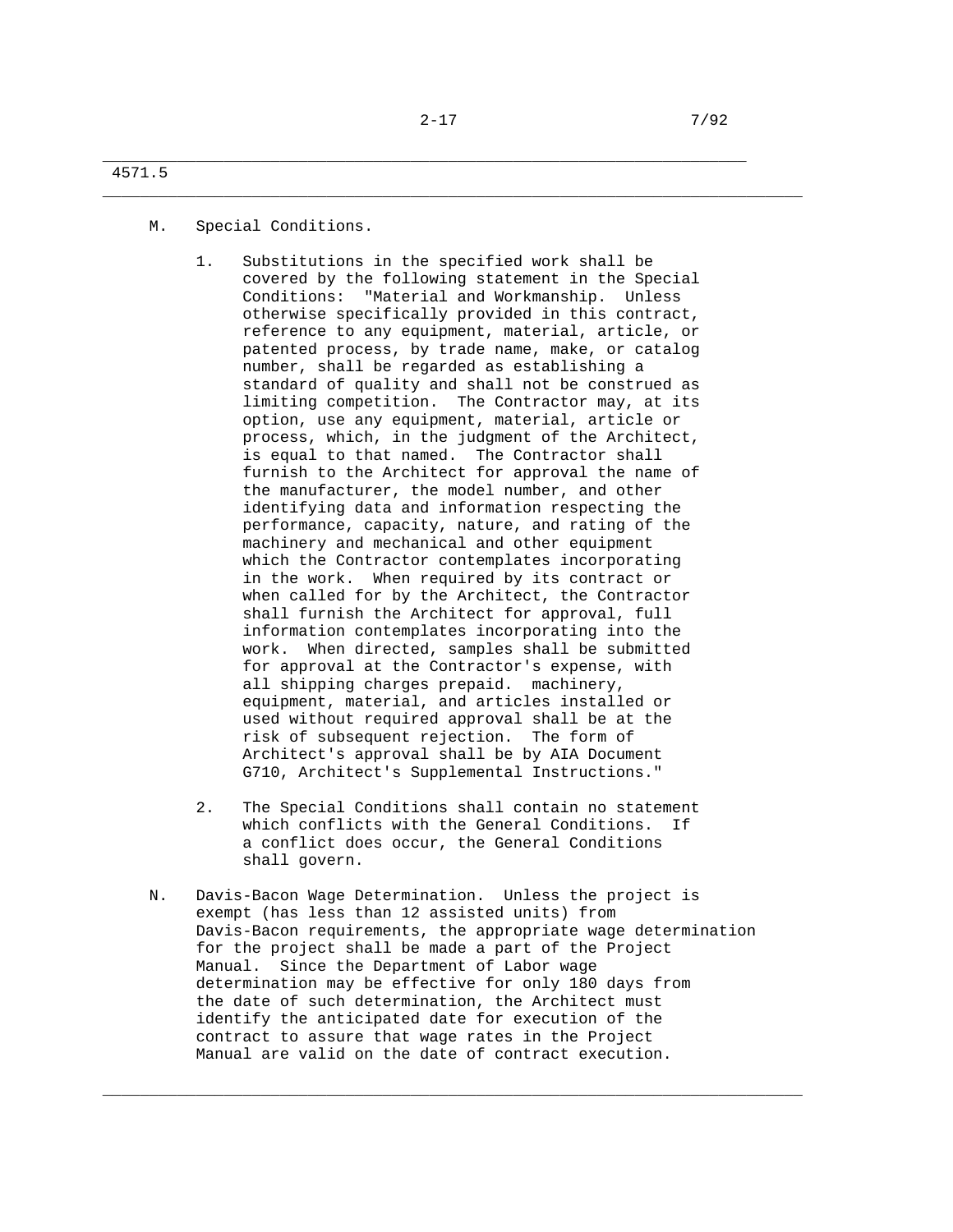4571.5

 "All actions modifying a project wage determination received by the agency (HUD) before contract award (or the start of construction where there is no contract award) shall be effective except as follows: ... In the case of contracts entered into pursuant to competitive bidding procedures, modifications received by the agency (HUD) less than 10 days before the opening of bids shall be effective unless the agency (HUD) finds that there is not a reasonable time still available before bid opening, to notify Bidders of the modification and a report of the finding is inserted in the contract file. A copy of such report shall be made available to the Administrator (Department of Labor) upon request. No such report shall be required if the modification is received after bid opening." (29 CFR Section 1.6(c)(2)(i) (emphasis added)

- 2. If the contract has not been awarded within 90 days after bid opening, any wage changes published in the Federal Register prior to the award of the contract shall be effective with respect to the contract unless HUD requests and obtains an extension of the 90-day period from the U.S. Department of Labor.
- 3. Because of these requirements it is incumbent upon the Field Office to immediately notify the Architect of any changes in the wage determination.
- O. Technical Specifications. The specifications shall fully define the scope of construction or rehabilitation, and establish the quality of materials and workmanship. The specifications may be written in "performance" or "prescriptive" language. Special attention must be given to the following in order to promote competition, avoid ambiguities, and minimize contract disputes.
	- 1. Completeness. Each section of work must include the "scope of work," "workmanship," and "materials."
		- a. Equipment may be specified by manufacturer and grade or model designation, or in performance terms. Where specified by manufacturer, three or more comparable products should be identified where practicable.

\_\_\_\_\_\_\_\_\_\_\_\_\_\_\_\_\_\_\_\_\_\_\_\_\_\_\_\_\_\_\_\_\_\_\_\_\_\_\_\_\_\_\_\_\_\_\_\_\_\_\_\_\_\_\_\_\_\_\_\_\_\_\_\_\_\_\_\_\_\_\_\_\_\_\_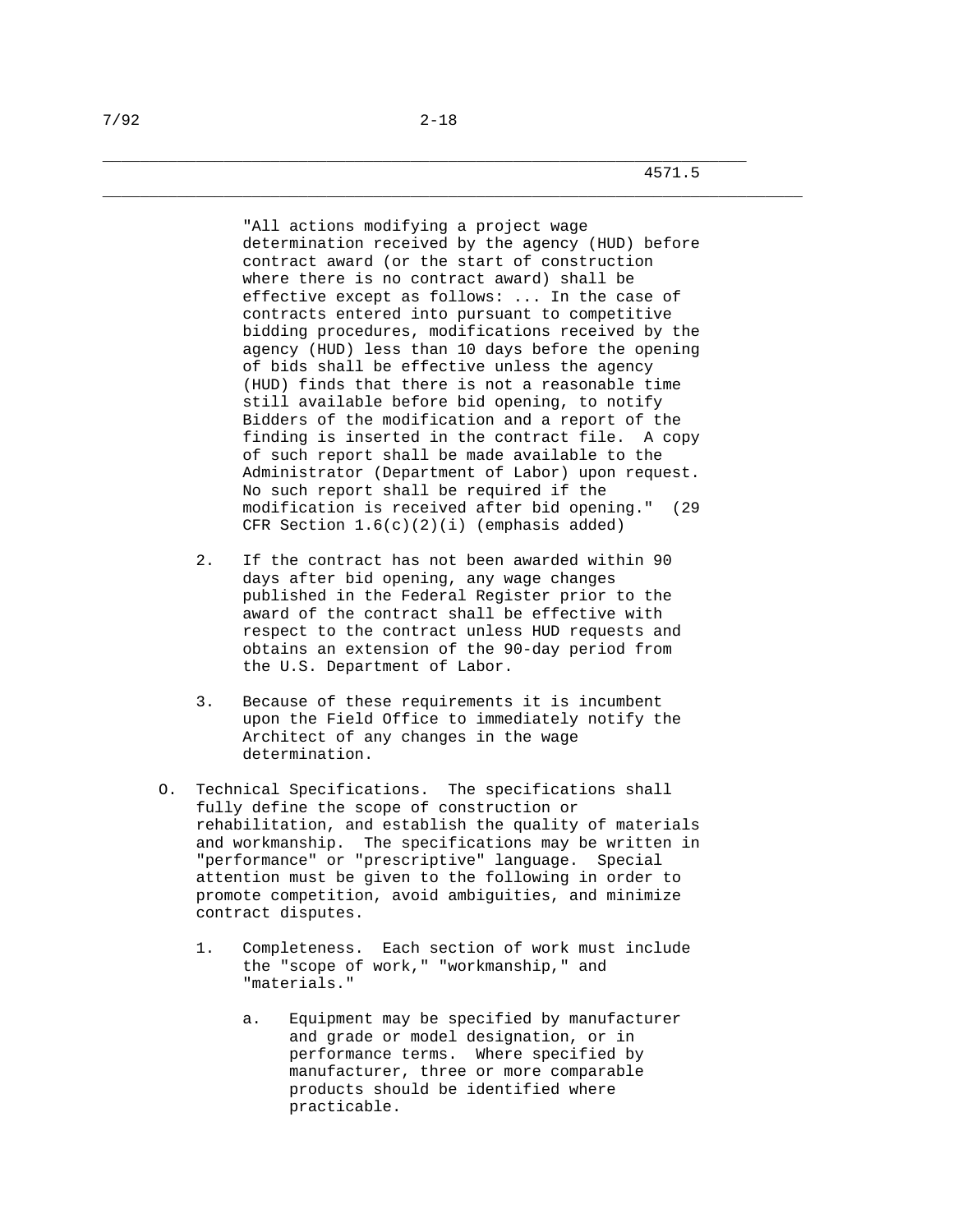\_\_\_\_\_\_\_\_\_\_\_\_\_\_\_\_\_\_\_\_\_\_\_\_\_\_\_\_\_\_\_\_\_\_\_\_\_\_\_\_\_\_\_\_\_\_\_\_\_\_\_\_\_\_\_\_\_\_\_\_\_\_\_\_\_\_\_\_\_\_\_\_\_\_\_

\_\_\_\_\_\_\_\_\_\_\_\_\_\_\_\_\_\_\_\_\_\_\_\_\_\_\_\_\_\_\_\_\_\_\_\_\_\_\_\_\_\_\_\_\_\_\_\_\_\_\_\_\_\_\_\_\_\_\_\_\_\_\_\_\_\_\_\_\_\_\_\_\_\_\_

4571.5

- b. Building Materials may be specified as meeting the industry accepted test control standard for basic classifications of materials, where it is customary and desirable. Brand names and comparables need not be identified for basic materials classifications specified by the industry norm.
- 2. Ambiguities. General references to the Codes, MPS, UM Bulletins, and Material Releases are unacceptable. The Architect shall define project work in detail specifying that which is most suitable for the project.
- 3. Substitutions. The Instructions to Bidders and Special Conditions shall provide for Architect-approved substitutions, where the contractor wishes to use an alternative to the equipment, material, article, etc., specified by trade name, make or catalog. The provisions shall establish the specified items as the standards of quality.
- 4. Cash and Lump Sum Allowance are not allowed in the specifications, since the contractor's responsibility would be limited to the dollar amount rather than the work required to complete the item.
- 5. Alternate Bids. Additive alternates shall not be permitted. If deductive alternates are specified, and such alternates are considered in making an award, alternates must be taken consecutively, e.g., 1, 2, 3, not 2, 1, 3.
- 2-30. INCENTIVE PAYMENT AND ACTUAL DAMAGES. The Owner may offer an incentive payment for early completion of the contract, and shall require payment for actual damages for late completion of the Contract. These shall be defined in the Invitation for Bids and the Form of Contract in the Project Manual.
	- A. Entitlement to Incentive Payment. When an incentive payment is offered, it shall be computed as specified in Form HUD-92443-CA, Construction Contract Incentive Payment.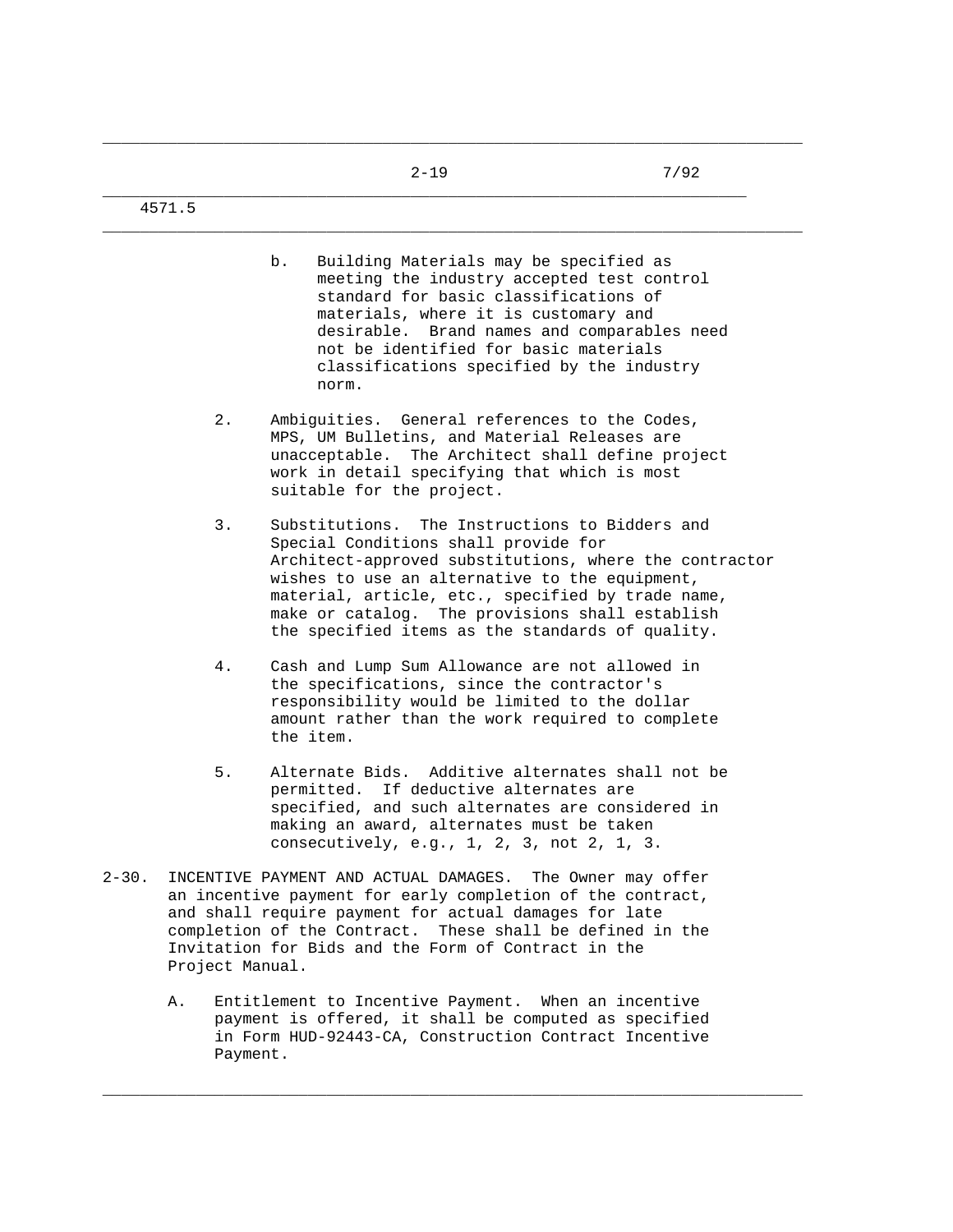\_\_\_\_\_\_\_\_\_\_\_\_\_\_\_\_\_\_\_\_\_\_\_\_\_\_\_\_\_\_\_\_\_\_\_\_\_\_\_\_\_\_\_\_\_\_\_\_\_\_\_\_\_\_\_\_\_\_\_\_\_\_\_\_\_\_\_\_\_

## 4571.5

 B. Actual Damages. A clause requiring payment for actual damages is included in the construction contract should there be a delay in contract completion.

\_\_\_\_\_\_\_\_\_\_\_\_\_\_\_\_\_\_\_\_\_\_\_\_\_\_\_\_\_\_\_\_\_\_\_\_\_\_\_\_\_\_\_\_\_\_\_\_\_\_\_\_\_\_\_\_\_\_\_\_\_\_\_\_\_\_\_\_\_\_\_\_\_\_\_

2-31. INVITATION FOR BIDS. The Owner shall give full opportunity for open and competitive bidding by publicly advertising for sealed bids for a firm fixed-price contract and additionally soliciting bids from an adequate number of known contractors. The Owner will be responsible for the cost of the advertising which may be recovered from capital advance proceeds (organizational line item).

> The Owner must demonstrate a firm commitment to promoting the use of minority business enterprises and women-owned businesses. This commitment can be demonstrated by describing past use of such businesses and/or by setting forth specific affirmative steps the owner will take to ensure that such businesses have an equal opportunity to compete for and obtain contracts. Affirmative steps may include the steps outlined at 24 C.F.R. 85.36(e) and 570.506(g)(6) but may not include awarding contracts solely or in part on the basis of race or gender.

 In addition, the owner must agree that, to the greatest extent feasible, contracts will be awarded to business concerns which are located in, or owned in substantial part by, persons residing in the same metropolitan area (or nonmetropolitan county) as the project. They also must agree that if training and employment opportunities arise, they will be given, to the greatest extent possible, to lower income persons residing within the unit of local government or the metropolitan area (or nonmetropolitan county) in which the project is located.

- A. Eligible Bidders. Bidding shall be open to all contractors who furnish the security guaranteeing their bid in an amount equal to 5 percent of the bid in the form of a certified check, bank draft, or bid bond from an acceptable surety listed in the U.S. Treasury Circular 570.
- B. Public Invitation. The Invitation for Bids shall be published at least once a week for two consecutive weeks in local newspapers of general circulation and trade journals, e.g., Dodge Reports.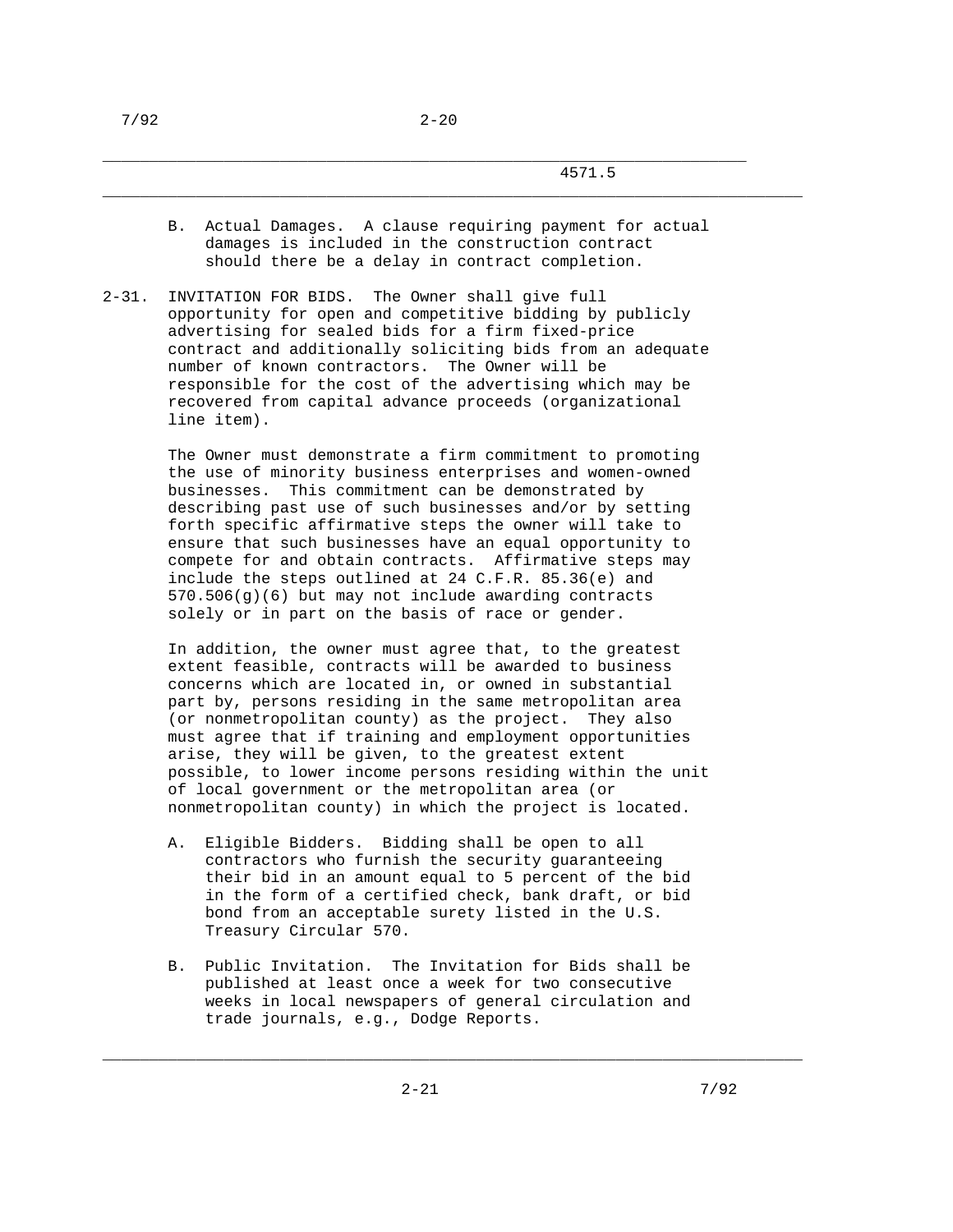|    | 1.    | Minority contractors shall be further notified by<br>furnishing a copy of the Invitation to minority<br>media, local community based groups, and the<br>local association of minority contractors and<br>businesses meeting the criteria of 24 CFR Part<br>135, Employment Opportunities for Business and<br>Lower Income Persons in connection with Assisted<br>Projects.                                                                                     |
|----|-------|----------------------------------------------------------------------------------------------------------------------------------------------------------------------------------------------------------------------------------------------------------------------------------------------------------------------------------------------------------------------------------------------------------------------------------------------------------------|
|    | $2$ . | Builder's exchange plan rooms, or similar service<br>organizations nearest the project location, and<br>local chapters of the Associated General<br>Contractors and Associated Builders and<br>Contractors, Inc., shall be given copies of the<br>Invitation.                                                                                                                                                                                                  |
|    | 3.    | Copies of the Invitation furnished under<br>Subparagraphs B1 and 2 above shall be mailed or<br>otherwise delivered within two business days of<br>the date of the first publication of the<br>Invitation.                                                                                                                                                                                                                                                      |
| С. |       | Solicitation. No fewer than six contractors shall be<br>solicited to bid by mailing or otherwise delivering<br>copies of the public advertisement under appropriate<br>cover to their places of business. Solicitations<br>described in this section shall not be made before the<br>first public advertisement, not later than two<br>business days after the first advertisement.<br>Solicitation does not preclude unsolicited contractors<br>from bidding. |
|    | 1.    | List of contractors to be solicited shall be                                                                                                                                                                                                                                                                                                                                                                                                                   |
|    |       | prepared by the Architect and approved by the<br>Owner. The Architect and approved by the Owner.<br>The Architect shall ask the local HUD Office for<br>a list of contractors who have expressed an<br>interest in bidding or are known to have<br>successfully completed similar work.                                                                                                                                                                        |

\_\_\_\_\_\_\_\_\_\_\_\_\_\_\_\_\_\_\_\_\_\_\_\_\_\_\_\_\_\_\_\_\_\_\_\_\_\_\_\_\_\_\_\_\_\_\_\_\_\_\_\_\_\_\_\_\_\_\_\_\_\_\_\_\_\_\_\_\_

\_\_\_\_\_\_\_\_\_\_\_\_\_\_\_\_\_\_\_\_\_\_\_\_\_\_\_\_\_\_\_\_\_\_\_\_\_\_\_\_\_\_\_\_\_\_\_\_\_\_\_\_\_\_\_\_\_\_\_\_\_\_\_\_\_\_\_\_\_\_\_\_\_\_\_

 required; financial capacity; and integrity. In order to determine whether prospective contractors will be responsible individuals or organizations who will honor their legal, financial, and contractual obligations, a previous participation check and review of any adverse information that may otherwise be on file on the contractors will be made by the HUD Field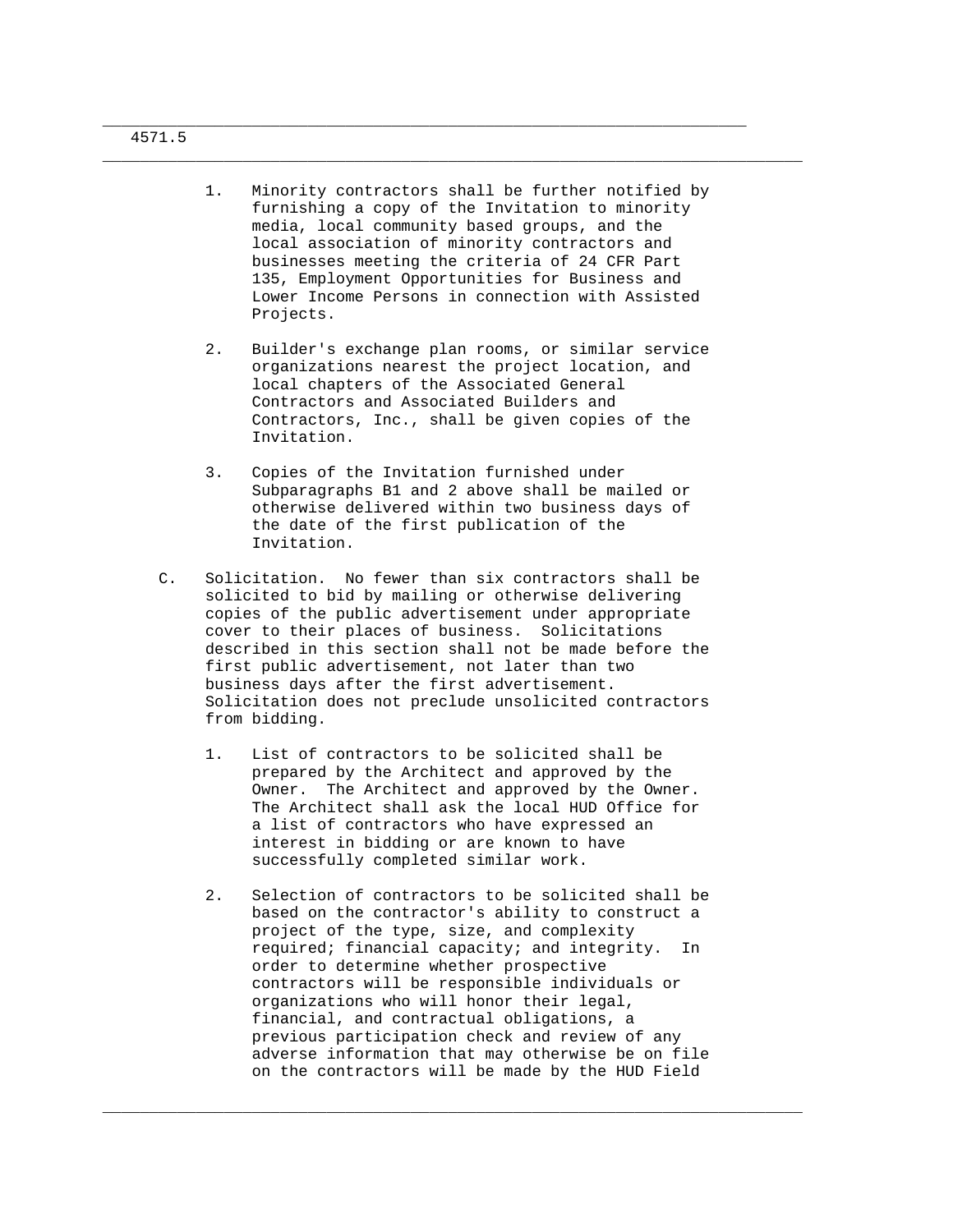#### 4571.5

 Office. At a minimum, the Field Office's review will include a determination of whether or not the contractors are listed on the Consolidated List of Ineligible Contractors and Grantees.

\_\_\_\_\_\_\_\_\_\_\_\_\_\_\_\_\_\_\_\_\_\_\_\_\_\_\_\_\_\_\_\_\_\_\_\_\_\_\_\_\_\_\_\_\_\_\_\_\_\_\_\_\_\_\_\_\_\_\_\_\_\_\_\_\_\_\_\_\_\_\_\_\_\_\_

- D. Bid Period. The Owner shall establish a deadline for acceptance of construction bids which allows enough time for Bidders to evaluate the bid package, estimate project construction costs, and submit their bids.
	- 1. Minimum period shall be for the number of days required but not less than 30 calendar days from the first publication of the Invitation for Bids.
	- 2. Rebids may have a shortened bidding period appropriate to any changes made in drawings and specifications. Where determined appropriate by the Field Office, rebidding may be solicited directly from those contractors previously submitting bids, and need not be advertised publicly, provided:
		- a. Cost restrictions require only minor revision of plans or specifications to achieve an awardable contract, and
		- b. Competition is assured by the number of contractors previously participating and indicating they are willing rebid.
	- 3. Bid opening date will be extended if an addendum is issued within four calendar days of the scheduled opening date. In such instances, the bid opening shall be postponed for at least four calendar days from the date the addendum is published and delivered to the contractors.
	- E. Deposits for Bid Package shall be a specific amount consistent will be cost of reproducing a copy of the package and shall be returnable in full for each set returned in good condition within 10 days after bid opening.
		- 1. Builder exchange plan rooms or similar building service organizations, where subcontractors, material suppliers, and sales agents are accustomed to go for information and take-off quantities, shall not be charged a deposit where not customary.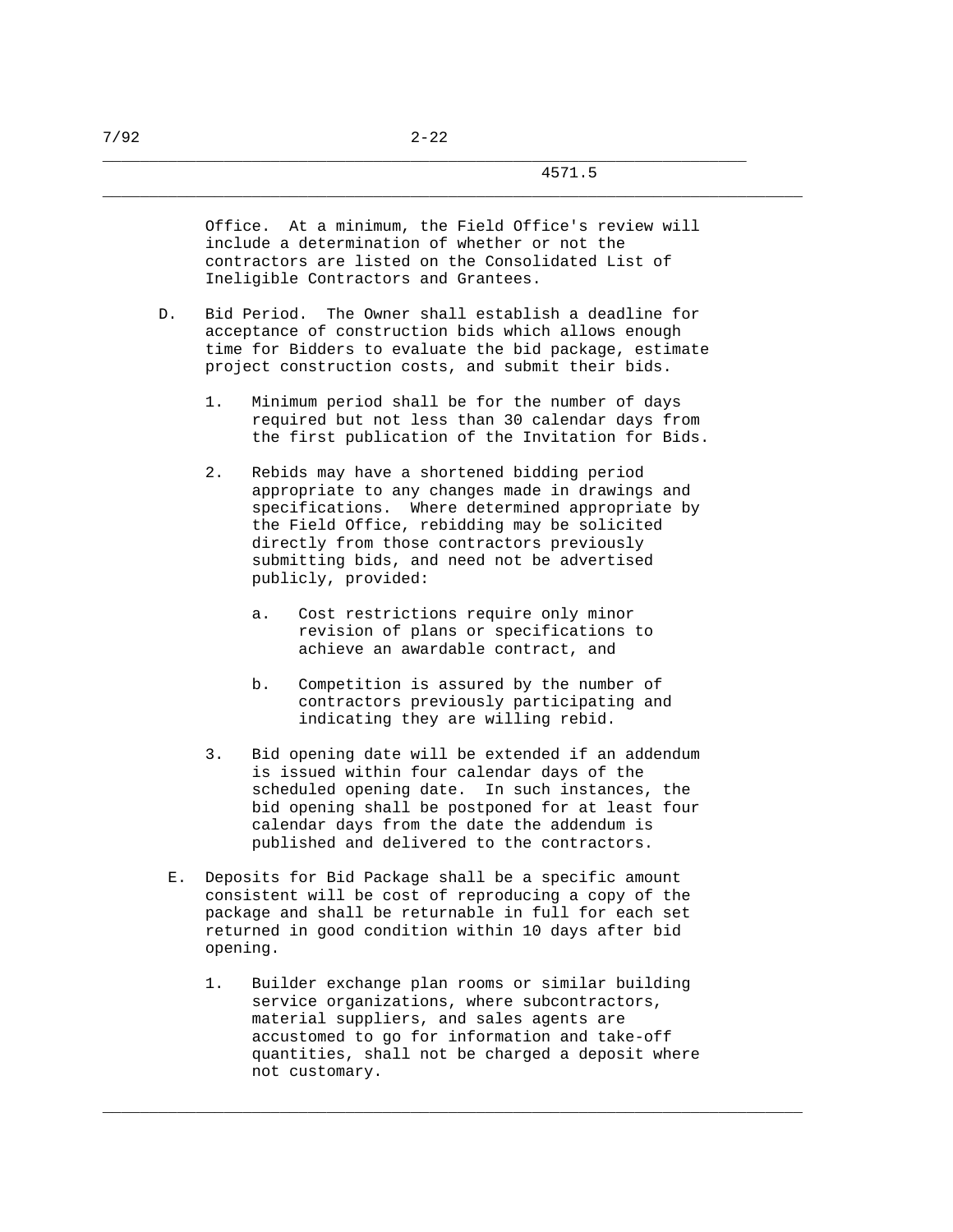\_\_\_\_\_\_\_\_\_\_\_\_\_\_\_\_\_\_\_\_\_\_\_\_\_\_\_\_\_\_\_\_\_\_\_\_\_\_\_\_\_\_\_\_\_\_\_\_\_\_\_\_\_\_\_\_\_\_\_\_\_\_\_\_\_\_\_\_\_

 2. Deposit checks and drafts shall be made payable to the Owner and credited in the book of accounts for project development if not returned.

- F. Control Record. The Architect shall maintain a record of the bidding documents. This record shall list the following for each individual or firm that requested a bid package:
	- 1. Bid package control number.
	- 2. Name and address of individual or firm.
	- 3. If applicable, number of addenda and date sent.
	- 4. Amount of deposit and date received, including the
		- a. Date and time bid was received.
		- b. Date individual or firm was notified as to successful low Bidder.
- 2-32. ADDENDA. Addenda are written or graphic instruments issued during the bidding period which modify or interpret the bidding documents, including drawings and specifications, and become part of the contract documents when the construction contract is executed.
	- A. Completion of Drawings and Specifications. Reliance upon addenda for the completion or correction of hastily or poorly prepared documents is unacceptable and shall not be tolerated.
	- B. Changes to Bid Documents consisting of the Project Manual and Drawings shall be made by addenda.
	- C. Interpretations. The bid documents are not to be interpreted by the Owner or Architect except by addenda. HUD staff shall refer all requests for interpretation of bid documents to the Architect.
	- D. Identification and Distribution. Each addendum shall be numbered sequentially and a copy give to: each Bidder of record; each place where bidding documents are on file; and to the HUD Field office. Delivery shall be by return-receipt registered mail or service for which receipt is documented by receiver's signature.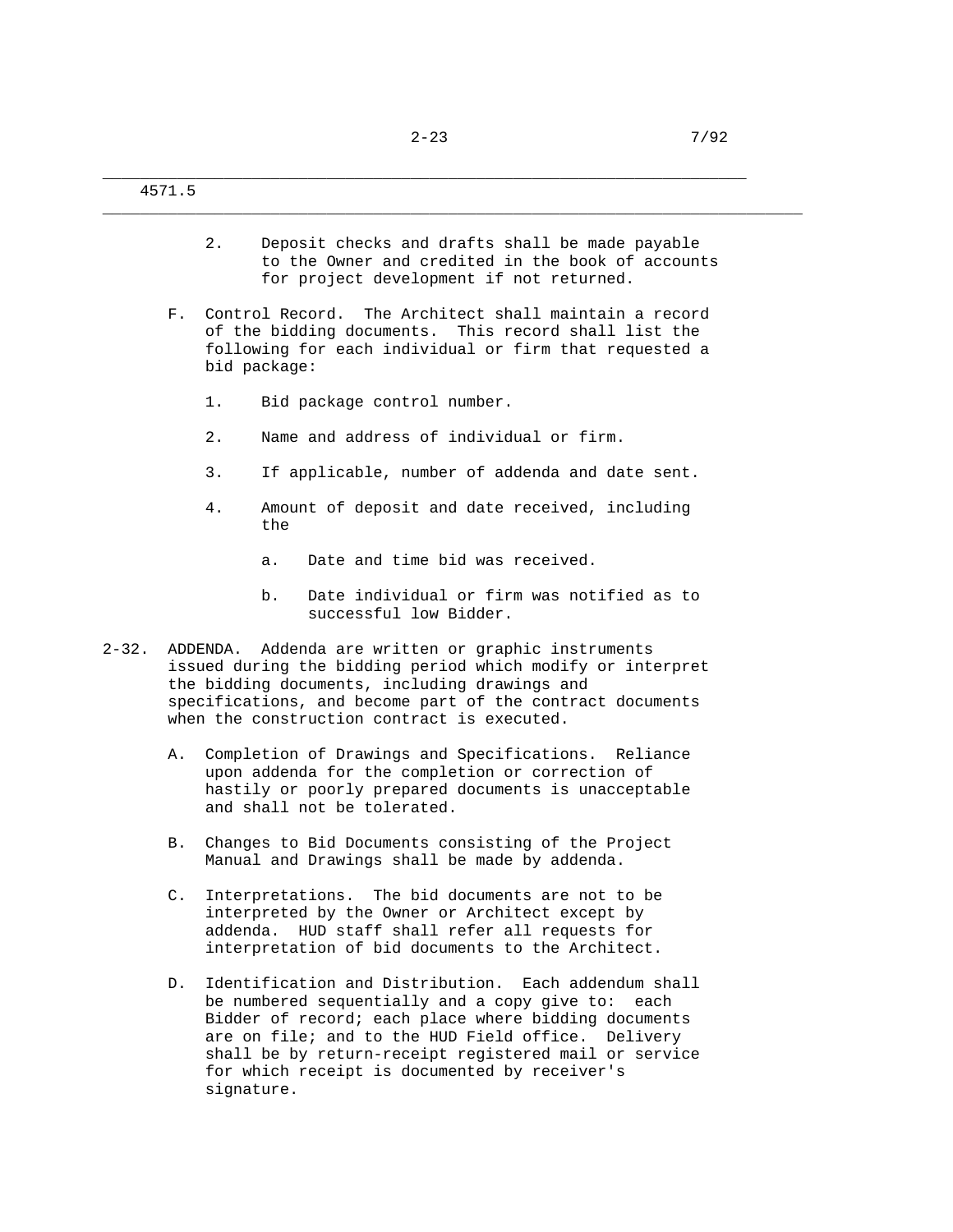\_\_\_\_\_\_\_\_\_\_\_\_\_\_\_\_\_\_\_\_\_\_\_\_\_\_\_\_\_\_\_\_\_\_\_\_\_\_\_\_\_\_\_\_\_\_\_\_\_\_\_\_\_\_\_\_\_\_\_\_\_\_\_\_\_\_\_\_\_

\_\_\_\_\_\_\_\_\_\_\_\_\_\_\_\_\_\_\_\_\_\_\_\_\_\_\_\_\_\_\_\_\_\_\_\_\_\_\_\_\_\_\_\_\_\_\_\_\_\_\_\_\_\_\_\_\_\_\_\_\_\_\_\_\_\_\_\_\_\_\_\_\_\_\_

\_\_\_\_\_\_\_\_\_\_\_\_\_\_\_\_\_\_\_\_\_\_\_\_\_\_\_\_\_\_\_\_\_\_\_\_\_\_\_\_\_\_\_\_\_\_\_\_\_\_\_\_\_\_\_\_\_\_\_\_\_\_\_\_\_\_\_\_\_\_\_\_\_\_\_

- E. HUD Review. Addenda should be post reviewed rather than prereviewed by HUD to save time and because most will be clarifications rather than substantive modifications. However, any addendum determined inappropriate by HUD shall be revised by a subsequent addendum.
- F. Revised Deadline. Each addendum shall state whether it extends the deadline date and/or time or leaves them unchanged.
- 2-33. BID OPENING. Bids shall not be opened until the date and time specified in the Invitation for Bids. Upon receipt of each bid (including late bids), the Architect shall mark the envelope with the date and time of receipt and the Architect's initials, then shall store it in a locked bid box, cabinet or safe until the designated bid opening time. The bids shall be opened in public and read aloud at the specified time and place by the Architect. The minimum information recorded in the Bid Tabulation shall be as required in Paragraph 2-39 below.

 Bids received after the date and time specified in the Invitation for Bids shall not be opened, but shall be returned to the Bidder with a letter indicating that the bid was not received by the deadline. An architectural representative of the HUD Field Office shall be present as an observer at the bid opening and shall file a memorandum:

- identifying the place and time bid opening began and late bids received;
- indicating by Bidder erroneous bids or requests for bid withdrawal;
- tabulation of bid;
- apparent low Bidder and
- time bid opening ended.
- 2-34. LOW BIDDER. The low bidder shall be determined the lowest responsible Bidder if the Bidder:
	- A. was responsive to the invitation for bids and properly completed the required submission,
	- B. meets the requirements prescribed by HUD's Previous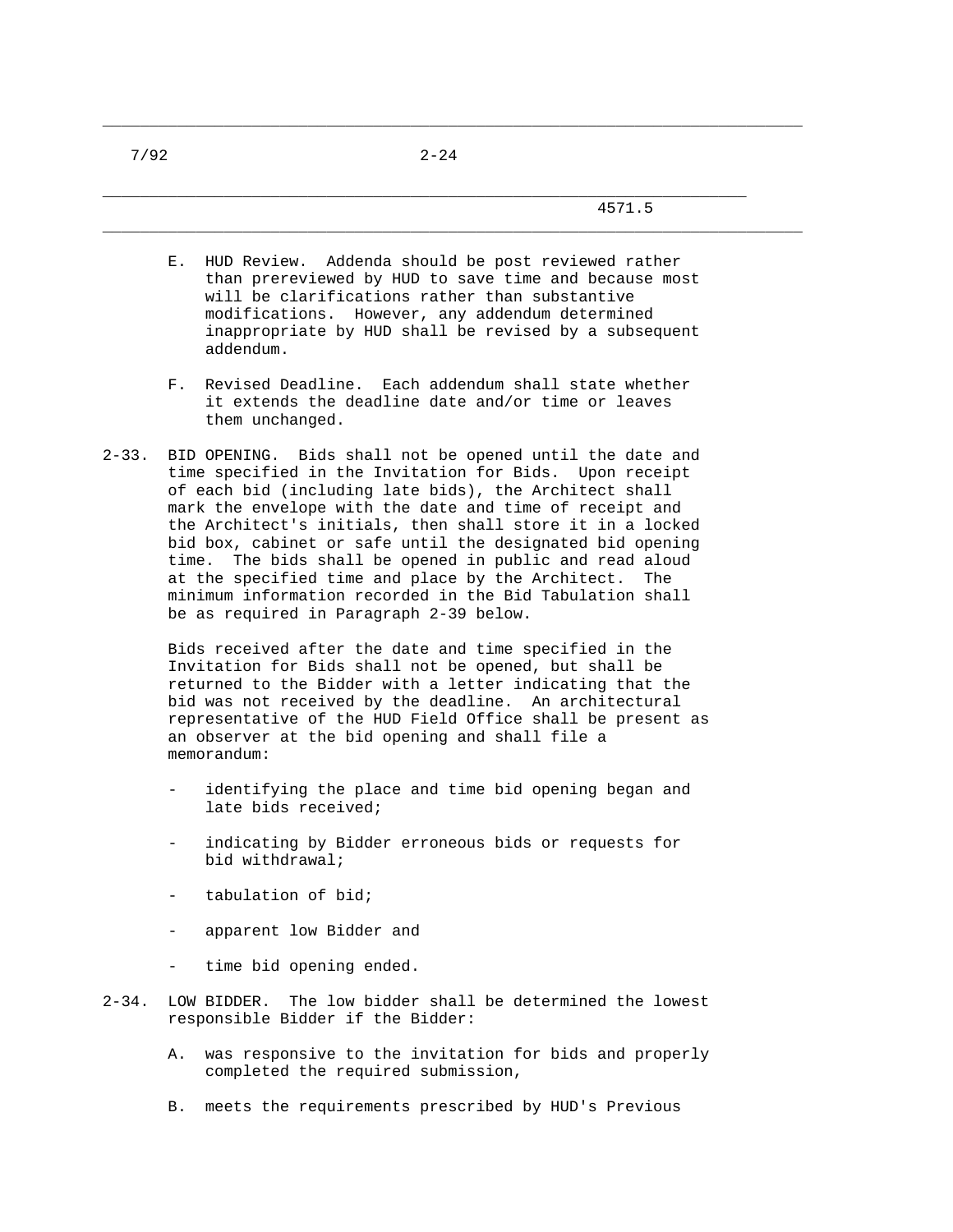Participation Certificate, Form HUD-2530, and HUD review,

\_\_\_\_\_\_\_\_\_\_\_\_\_\_\_\_\_\_\_\_\_\_\_\_\_\_\_\_\_\_\_\_\_\_\_\_\_\_\_\_\_\_\_\_\_\_\_\_\_\_\_\_\_\_\_\_\_\_\_\_\_\_\_\_\_\_\_\_\_\_\_\_\_\_\_

|            |                |       | $2 - 25$                                                                                                                                                                                                                                                                                                                                                                                                         | 7/92 |
|------------|----------------|-------|------------------------------------------------------------------------------------------------------------------------------------------------------------------------------------------------------------------------------------------------------------------------------------------------------------------------------------------------------------------------------------------------------------------|------|
|            | 4571.5         |       |                                                                                                                                                                                                                                                                                                                                                                                                                  |      |
|            | $\mathsf{C}$ . |       | is not listed in the Consolidated List of Ineligible<br>Contractors and Grantees, and                                                                                                                                                                                                                                                                                                                            |      |
|            |                |       | D. provides the prescribed bid guarantees.                                                                                                                                                                                                                                                                                                                                                                       |      |
| $2 - 35$ . |                |       | BID WITHDRAWAL OR REJECTION.<br>After the bid opening, the<br>Owner shall not reject or disqualify any Bidder or allow<br>any Bidder to withdraw a bid without the prior written<br>approval from the HUD Field Office.                                                                                                                                                                                          |      |
|            | Α.             |       | Disqualification of Low Bidder.                                                                                                                                                                                                                                                                                                                                                                                  |      |
|            |                | 1.    | If the Owner has evidence that the low Bidder is<br>not a responsible contractor who can perform<br>successfully under the terms and conditions of<br>the proposed contract, the owner shall submit a<br>recommendation and supporting documentation to<br>HUD for review as part of the contractor's<br>previous participation clearance. The Owner's<br>submission would be based on such consideration<br>as: |      |
|            |                |       | - contractor integrity;<br>- compliance with public policy;<br>- record of past performance; and<br>- financial and technical resources.                                                                                                                                                                                                                                                                         |      |
|            |                | $2$ . | If the owner recommends rejection of the lowest<br>Bidder, the Owner shall notify the Bidder of the<br>reasons and provide the Bidder an opportunity to<br>submit supporting evidence as to why the bid<br>should not be rejected.<br>The Owner's<br>documentation for rejection shall include the<br>following for review and approval by HUD.                                                                  |      |
|            |                |       | A copy of the owner's letter telling the<br>а.<br>Bidder why disqualification is recommended,<br>and inviting the Bidder to reply within 5<br>working days.                                                                                                                                                                                                                                                      |      |
|            |                |       | The Bidder's written reply explaining why<br>$b$ .<br>the Bidder should not be disqualified.                                                                                                                                                                                                                                                                                                                     |      |
|            |                |       | A letter from the Owner stating its<br>$\mathsf{c}$ .<br>objections to the low Bidder and its<br>recommendation for an alternate award.<br>The                                                                                                                                                                                                                                                                   |      |

letter shall address any statements made by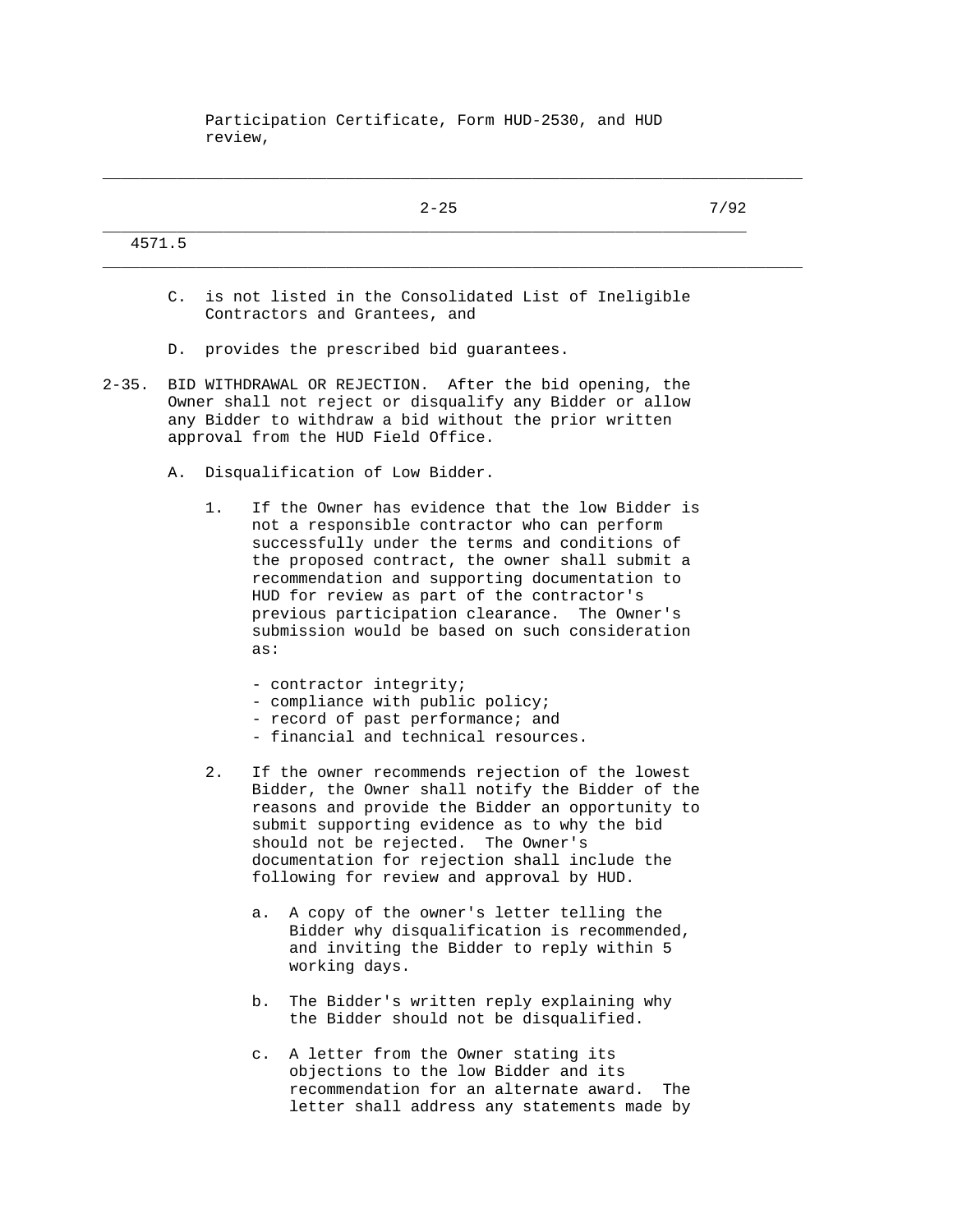| 7/92           | $2 - 26$                                                                                                                                                                                                                                                                                                                                                                                                     |
|----------------|--------------------------------------------------------------------------------------------------------------------------------------------------------------------------------------------------------------------------------------------------------------------------------------------------------------------------------------------------------------------------------------------------------------|
|                | 4571.5                                                                                                                                                                                                                                                                                                                                                                                                       |
|                | 3.<br>HUD shall consider the owner's recommendations<br>and supporting documents during previous<br>participation clearance and review of<br>Form HUD-2530.                                                                                                                                                                                                                                                  |
| В.             | Withdrawal Due to Error. If a Bidder seeks to<br>withdraw a bid before the end of the bid holding<br>period or the execution of the construction contract,<br>the owner shall submit the following for review and<br>approval of the HUD Field Office.                                                                                                                                                       |
|                | A notarized statement from the Bidder that an<br>$1$ .<br>error was made with an explanation of how it<br>occurred.                                                                                                                                                                                                                                                                                          |
|                | 2.<br>A copy of the Bidder's cost estimate worksheets<br>or other evidence provided by the Bidder in<br>support of the withdrawal request.                                                                                                                                                                                                                                                                   |
|                | A letter from the Owner to the HUD Field Office<br>3.<br>recommending approval or disapproval, including<br>the reasons, of the Bidder's withdrawal request.                                                                                                                                                                                                                                                 |
| $\mathsf{C}$ . | Bidder Notification. Upon receipt of HUD's decision,<br>the owner shall notify the Bidder, If authorized by<br>the Field Office, the owner shall also return the bid<br>guarantee to the Bidder.                                                                                                                                                                                                             |
| D.             | Default of Low Bidder. If the low Bidder fails to<br>produce acceptable Performance and Payment Bond(s) or<br>other prescribed form of surety, or refuses to accept<br>the award of contract without acceptable verified<br>justification, the Owner shall declare the bid<br>guarantee forfeited. If such guarantee is in the form<br>of a bond, the owner shall notify the bonding company<br>immediately. |
|                | $1$ .<br>Care shall be taken not to reject the bid, since<br>such actions would cancel the bid guarantee and<br>prevent recovery.                                                                                                                                                                                                                                                                            |
|                | 2.<br>The amount recovered should equal at least the<br>difference between the defaulted bid and the next<br>lowest acceptable bid, or the amount by which the                                                                                                                                                                                                                                               |

bid accepted following readvertising exceeds the

defaulted bid.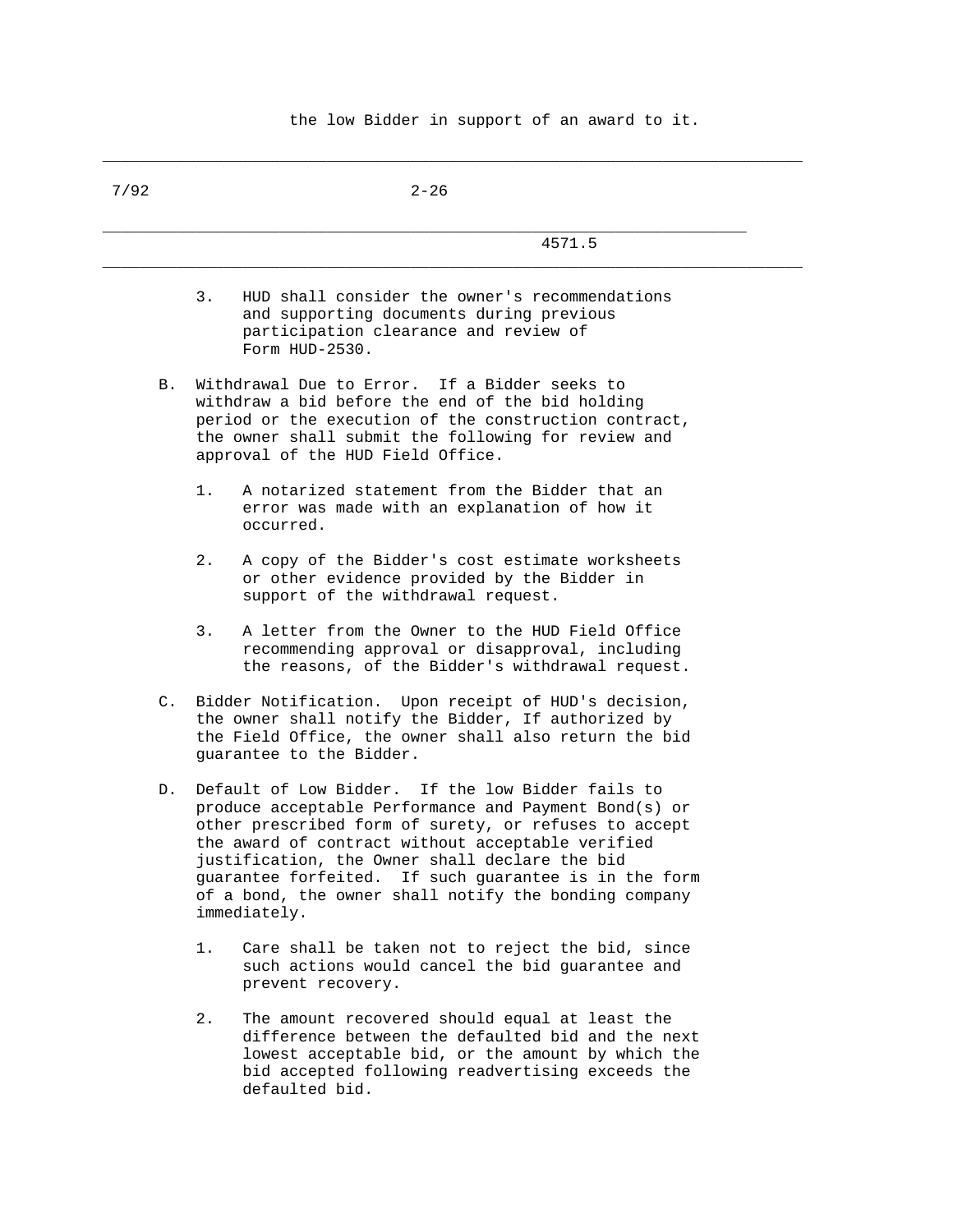3. The bid guarantee amount recovered shall be applied to the capital advance amount.

\_\_\_\_\_\_\_\_\_\_\_\_\_\_\_\_\_\_\_\_\_\_\_\_\_\_\_\_\_\_\_\_\_\_\_\_\_\_\_\_\_\_\_\_\_\_\_\_\_\_\_\_\_\_\_\_\_\_\_\_\_\_\_\_\_\_\_\_\_\_\_\_\_\_\_

|            |                 | $2 - 27$                                                                                                                                                                                                                                                                                                                                                                                                                                                                    | 7/92 |
|------------|-----------------|-----------------------------------------------------------------------------------------------------------------------------------------------------------------------------------------------------------------------------------------------------------------------------------------------------------------------------------------------------------------------------------------------------------------------------------------------------------------------------|------|
| 4571.5     |                 |                                                                                                                                                                                                                                                                                                                                                                                                                                                                             |      |
| Е.         |                 | Rejection of All Bids. The Owner may recommend and/or<br>HUD may require, rejection of all bids because bids<br>received are too high or for other justifiable causes.<br>The Owner shall first obtain written authorization<br>from the Field Office Manager. The Owner, Architect<br>and Field Office staff shall review the bids to<br>evaluate the reason why a construction contract cannot<br>be awarded. The review shall determine whether the<br>bid amount would: |      |
|            | 1.              | cause per unit cost limits to be exceeded,                                                                                                                                                                                                                                                                                                                                                                                                                                  |      |
|            | 2.              | exceed the construction budget,                                                                                                                                                                                                                                                                                                                                                                                                                                             |      |
|            | 3.              | indicate that the project is overdesigned,                                                                                                                                                                                                                                                                                                                                                                                                                                  |      |
|            | 4.              | indicate unreasonably high costs due to unusual<br>circumstances temporarily affecting construction<br>in the area, or                                                                                                                                                                                                                                                                                                                                                      |      |
|            | 5.              | the bid cannot be accepted for other identified<br>causes.                                                                                                                                                                                                                                                                                                                                                                                                                  |      |
|            | $F_{\rm \star}$ | HUD Cost Limits. If the per unit cost limits or<br>construction budget are incorrect, the Field Office<br>shall promptly correct them before the bidding period<br>expires.                                                                                                                                                                                                                                                                                                 |      |
|            | G.              | Exceeding Cost Limits. If the bids exceed the cost<br>limits, the owner may choose to pay for the excess<br>cost or the project may be redesigned and rebid.                                                                                                                                                                                                                                                                                                                |      |
| Н.         |                 | Readvertisement for Bids.<br>Upon approval of the<br>revised construction documents, and reissuance of the<br>firm commitment by the field, the owner shall be<br>authorized to issue a new Invitation for Bids.                                                                                                                                                                                                                                                            |      |
| $2 - 36$ . |                 | Any protest filed with the Field Office<br>BID PROTESTS.<br>arising from the award or proposed award of a contract<br>which cannot be resolved shall be referred to the Regional<br>Administrator for resolution.<br>In rendering a decision,<br>the Regional Administrator shall be guided by State or<br>local contracting procedures and precedents or cases                                                                                                             |      |

 decided under the Uniform Commercial Code. The Regional Administrator shall render his/her decision promptly and shall file a copy of the decision with the Assistant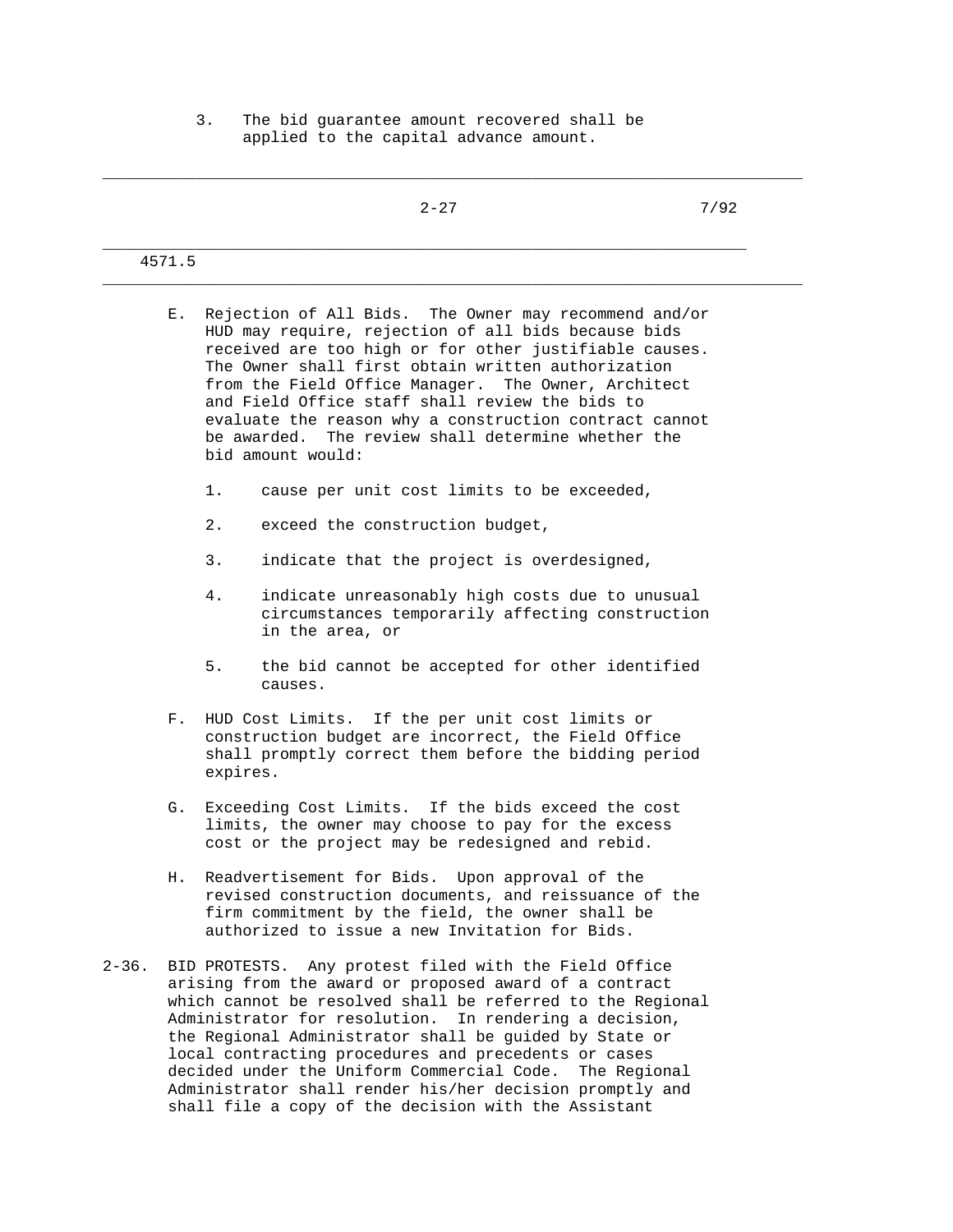Secretary for Housing. Any appeal of the Regional Administrator's decision shall be made to the Assistant Secretary.

\_\_\_\_\_\_\_\_\_\_\_\_\_\_\_\_\_\_\_\_\_\_\_\_\_\_\_\_\_\_\_\_\_\_\_\_\_\_\_\_\_\_\_\_\_\_\_\_\_\_\_\_\_\_\_\_\_\_\_\_\_\_\_\_\_\_\_\_\_\_\_\_\_\_\_

| 7/92       |                                                                                                                                                                                                                                                                                                                                                                                                       | $2 - 28$                                                                                                                                                                                                                                                                               |  |  |  |
|------------|-------------------------------------------------------------------------------------------------------------------------------------------------------------------------------------------------------------------------------------------------------------------------------------------------------------------------------------------------------------------------------------------------------|----------------------------------------------------------------------------------------------------------------------------------------------------------------------------------------------------------------------------------------------------------------------------------------|--|--|--|
|            |                                                                                                                                                                                                                                                                                                                                                                                                       | 4571.5                                                                                                                                                                                                                                                                                 |  |  |  |
| $2 - 37$ . |                                                                                                                                                                                                                                                                                                                                                                                                       | OWNER'S SUBMISSION OF PROPOSED CONTRACT AWARD DOCUMENTS.<br>As soon as possible but not more than 10 working days<br>after bid opening, the owner shall send the following<br>documents as well as any other pertinent information for<br>Field Office approval of the contract award. |  |  |  |
|            | Α.                                                                                                                                                                                                                                                                                                                                                                                                    | Bid Tabulation shall identify the following for each<br>bid received.                                                                                                                                                                                                                  |  |  |  |
|            |                                                                                                                                                                                                                                                                                                                                                                                                       | $1$ .<br>the name and address of Bidder,                                                                                                                                                                                                                                               |  |  |  |
|            |                                                                                                                                                                                                                                                                                                                                                                                                       | 2.<br>the amount of the bid, and                                                                                                                                                                                                                                                       |  |  |  |
|            |                                                                                                                                                                                                                                                                                                                                                                                                       | 3.<br>the amount and type of bid guarantee.                                                                                                                                                                                                                                            |  |  |  |
|            | Proposed Bid. A letter from the Owner to the Office<br>В.<br>Manager advising of the bid (by Bidder name and bid<br>amount) recommended for award of contract. A<br>conformed copy of the bid, including Non-Collusive/<br>Non-Identity of Interest Affidavit, and Form HUD-2530<br>are to be included with the letter. The owner's<br>submission shall also include the following, as<br>applicable: |                                                                                                                                                                                                                                                                                        |  |  |  |
|            |                                                                                                                                                                                                                                                                                                                                                                                                       | 1.<br>If the Owner proposes to accept other than the<br>lowest bid, a copy of the Owner's and<br>contractor's letters and statement pursuant to<br>Paragraph 2-35.                                                                                                                     |  |  |  |
|            |                                                                                                                                                                                                                                                                                                                                                                                                       | 2.<br>Consistent with the Owner's Invitation for Bids<br>and bid package, including any addenda,<br>previously approved by the Field Office.                                                                                                                                           |  |  |  |
|            |                                                                                                                                                                                                                                                                                                                                                                                                       | 3.<br>In an amount consistent with the construction<br>budget.                                                                                                                                                                                                                         |  |  |  |
|            | If the above criteria are met, A&E shall initiate a<br>Form HUD-92264, Rental Housing Project Income Analysis<br>and Appraisal, reflecting the actual bid amount.                                                                                                                                                                                                                                     |                                                                                                                                                                                                                                                                                        |  |  |  |
|            | $\mathsf{C}$ .                                                                                                                                                                                                                                                                                                                                                                                        | Valuation Branch shall complete Section G, Form<br>HUD-92264, reflecting the actual bid amount.                                                                                                                                                                                        |  |  |  |
|            |                                                                                                                                                                                                                                                                                                                                                                                                       |                                                                                                                                                                                                                                                                                        |  |  |  |

 D. Mortgage Credit Section shall complete processing of Form HUD-92264A.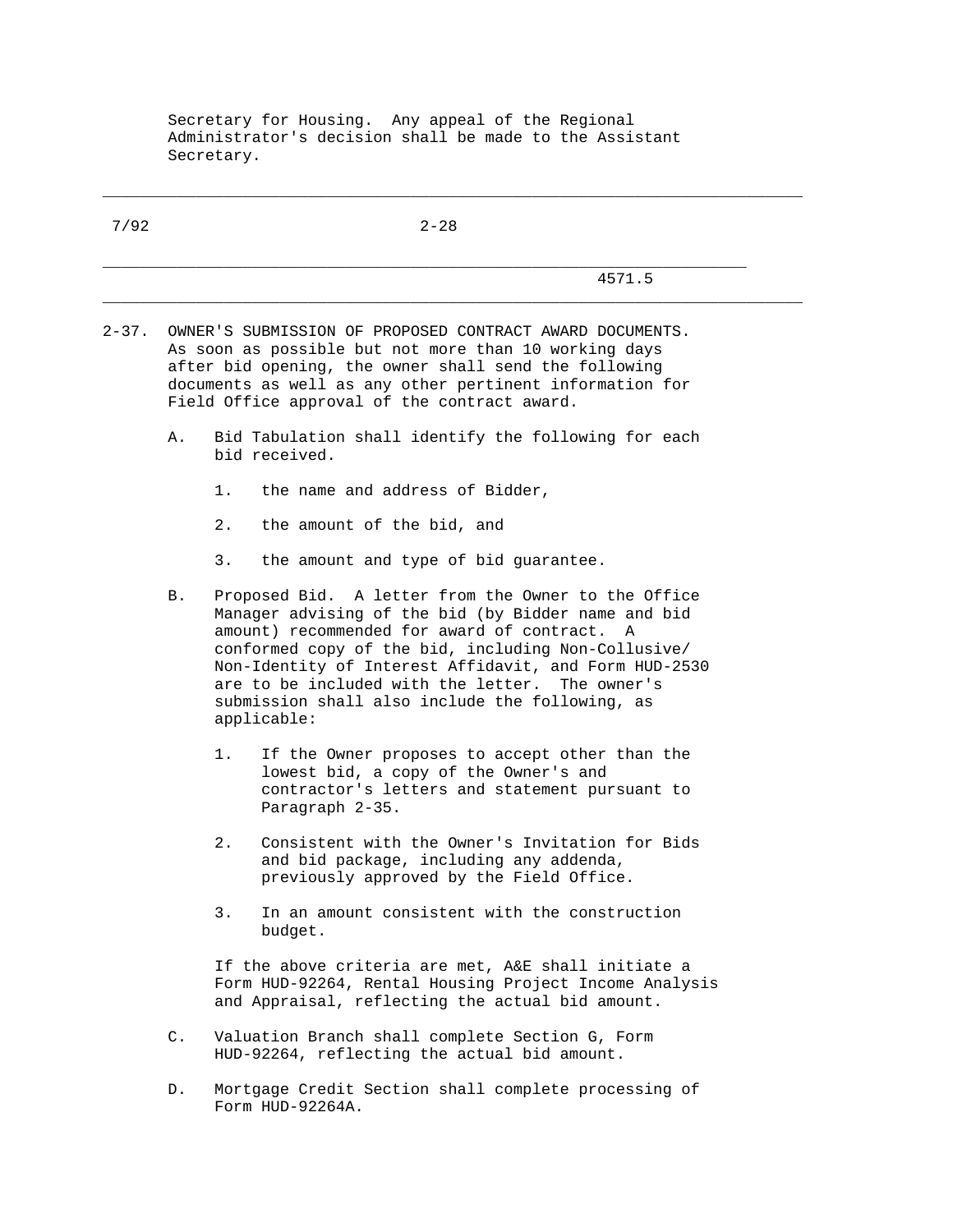\_\_\_\_\_\_\_\_\_\_\_\_\_\_\_\_\_\_\_\_\_\_\_\_\_\_\_\_\_\_\_\_\_\_\_\_\_\_\_\_\_\_\_\_\_\_\_\_\_\_\_\_\_\_\_\_\_\_\_\_\_\_\_\_\_\_\_\_\_\_\_\_\_\_\_

# $2-29$   $7/92$

# \_\_\_\_\_\_\_\_\_\_\_\_\_\_\_\_\_\_\_\_\_\_\_\_\_\_\_\_\_\_\_\_\_\_\_\_\_\_\_\_\_\_\_\_\_\_\_\_\_\_\_\_\_\_\_\_\_\_\_\_\_\_\_\_\_\_\_\_\_ 4571.5 \_\_\_\_\_\_\_\_\_\_\_\_\_\_\_\_\_\_\_\_\_\_\_\_\_\_\_\_\_\_\_\_\_\_\_\_\_\_\_\_\_\_\_\_\_\_\_\_\_\_\_\_\_\_\_\_\_\_\_\_\_\_\_\_\_\_\_\_\_\_\_\_\_\_\_ E. Director of Development shall: 1. Coordinate the contract award document review, and forward the documents and revised Forms HUD-92264 and Firm Commitment to the Field Office Counsel for use in the Initial Closing. 2. Advise the Owner in writing of HUD's approval of its recommendation for contract award; send the Owner a revised Firm Commitment if necessary; and provide instructions for: a. Execution of contract documents. b. Initial Closing. c. Date of pre-construction conference. 3. If the lowest responsible bid is too high to permit award of a construction contract, the Owner shall be advised to meet with the Architect and the Chief of A&E Section to review the project for possible cost reduction. a. If a reduction in cost by less than half a percent of the bid and less than half the difference between the lowest and next lowest bid would result in an acceptable mortgage amount and is otherwise satisfactory to the Owner, Bidder and HUD, a deductive change order reducing project requirements and cost shall be drafted (and appropriate supporting exhibits prepared) for concurrent execution with the contract. b. If a redesign is required, the Director of Development shall identify it extent and establish a schedule for completing work and readvertising. c. If the project per unit cost limits or construction budget are incorrect, they shall be corrected.

 d. If more time is required for revisions or corrections, the owner shall be advised to secure from the apparent low responsible Bidder an extension of the bid holding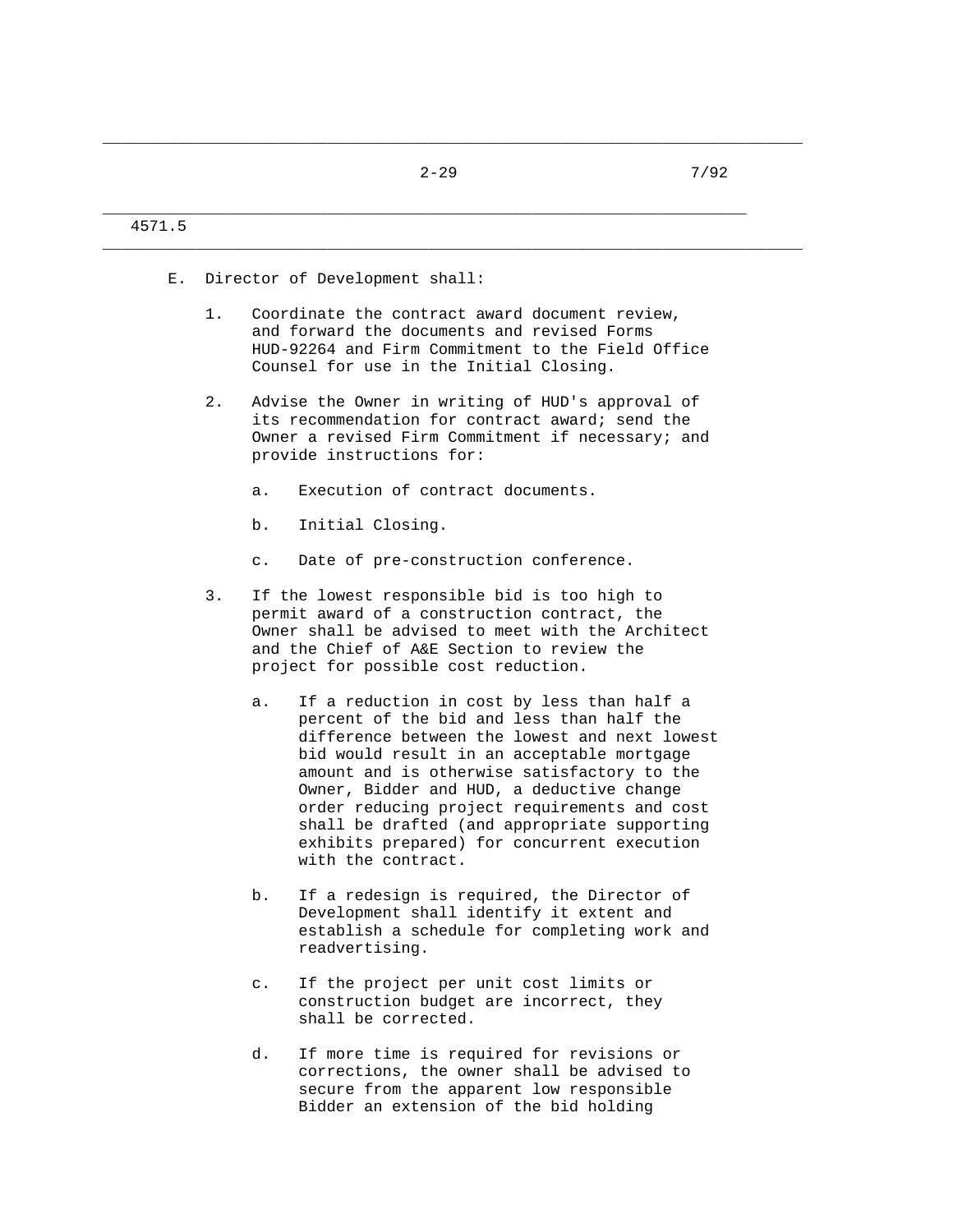period.

| 7/92       |    | $2 - 30$                                                                                                                                                                                                                                                                                                                                                                                                          |
|------------|----|-------------------------------------------------------------------------------------------------------------------------------------------------------------------------------------------------------------------------------------------------------------------------------------------------------------------------------------------------------------------------------------------------------------------|
|            |    | 4571.5                                                                                                                                                                                                                                                                                                                                                                                                            |
| $2 - 38.$  |    | CONTRACT AWARD. Upon receipt of the letter of instruction<br>for execution of the construction contract from the<br>Director of Development, the owner shall sent the<br>successful Bidder a registered letter stating:                                                                                                                                                                                           |
|            | Α. | Date and Time scheduled for execution of the<br>construction contract at the HUD Field Office.                                                                                                                                                                                                                                                                                                                    |
|            | В. | Form HUD-2328, Contractor's and/or Mortgagor's Cost<br>Breakdown, shall be submitted within 5 days of this<br>notification and that it shall satisfy General<br>conditions requirement for a schedule of values.                                                                                                                                                                                                  |
|            | C. | Performance/Payment Bond or Payment Bond and<br>Performance Bond issued by a firm listed in the U.S.<br>Treasury Department Circular No. 570, or cash escrow<br>specified in the Instructions to Bidders, shall be<br>presented at or before contract execution.                                                                                                                                                  |
|            | D. | Power of Attorney shall be provided with the bond(s),<br>and the bonds shall be dated no earlier than<br>construction contract execution.                                                                                                                                                                                                                                                                         |
| $2 - 39.$  |    | DEPARTMENT OF LABOR NOTIFICATION. Within 10 calendar days<br>of contract award (including subcontracts) for each<br>construction contract of \$10,000 or more, the Director of<br>Development shall sent a notice of contract award to the<br>Regional Office of Federal Contract Compliance Programs of<br>the Department of Labor. This notification is required by<br>Executive Order 11246 and shall include: |
|            |    | the name, address, and telephone number of the<br>contractor,                                                                                                                                                                                                                                                                                                                                                     |
|            |    | the employer identification number,                                                                                                                                                                                                                                                                                                                                                                               |
|            |    | the dollar amount of the contract,                                                                                                                                                                                                                                                                                                                                                                                |
|            |    | the estimated construction start and completion dates,<br>and                                                                                                                                                                                                                                                                                                                                                     |
|            |    | the project number and community in which the project<br>is being built.                                                                                                                                                                                                                                                                                                                                          |
| $2 - 40$ . |    | PRE-CONSTRUCTION CONFERENCE. A pre-construction<br>conference shall be held prior to the initial closing, at<br>which time labor standards, prevailing wage and cost                                                                                                                                                                                                                                              |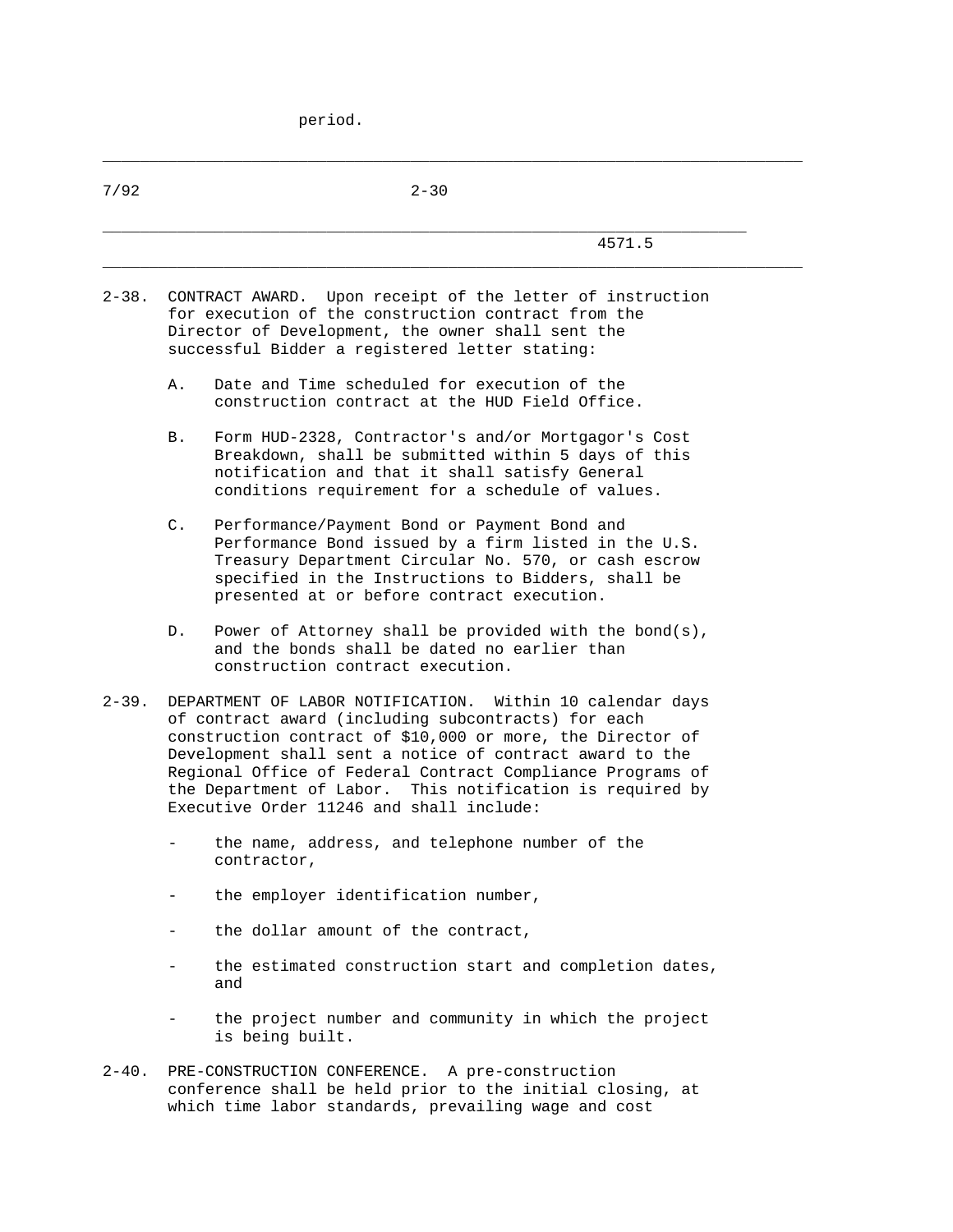certification procedures, HUD's equal employment policy, and how advances and changes orders will be handled, shall be outlined.

|        | $2 - 31$ | 7/92 |
|--------|----------|------|
| 4571.5 |          |      |

\_\_\_\_\_\_\_\_\_\_\_\_\_\_\_\_\_\_\_\_\_\_\_\_\_\_\_\_\_\_\_\_\_\_\_\_\_\_\_\_\_\_\_\_\_\_\_\_\_\_\_\_\_\_\_\_\_\_\_\_\_\_\_\_\_\_\_\_\_\_\_\_\_\_\_

- A. The Housing Director must read and explain Form HUD-2554, Supplementary Conditions of the Contract for Construction. This form sets forth the pertinent obligations which are assumed by a contractor or subcontractor performing under a covered contract, as well as a statement of the sanctions that may be applied in the event of noncompliance. A copy of Form HUD-2554 is to be made part of all contracts entered into with a subcontractor. Each contractor should be given additional copies to pass on to any subcontractors not present.
- B. FHEO Staff, as directed by the Regional Administrator/Manager, may participate in the preconstruction conference to provide guidance on equal opportunity requirements, as follows:
	- 1. Ensure that the construction contract contains the appropriate reference to Executive Order 11246.
	- 2. Advise contractors of the appropriate Office of Federal Contract Compliance Program (OFCCP) offices where Executive order (EO) 11246 advice and assistance can be obtained.
	- 3. Advise Owners/general contractors of Federal and HUD policy supporting and encouraging the utilization of MBEs and WBEs as subcontractors and suppliers.
	- 4. Explain the mandatory provisions of the EEO provisions of EO 11246 and those of a voluntary and cooperative nature in EOs 11625, 12432 and 12138 governing Minority Business Enterprise (MBE) and Women's Business Enterprise (WBE) participation in Federally-funded and assisted programs.
	- 5. Advise of Section 3 requirements, HUD's Minority Business Goals and Minority Bank Deposit Program.
- C. Copies of the Equal opportunity Poster will be given to the contractors and subcontractors present. Each contractor and subcontractor must agree to put these